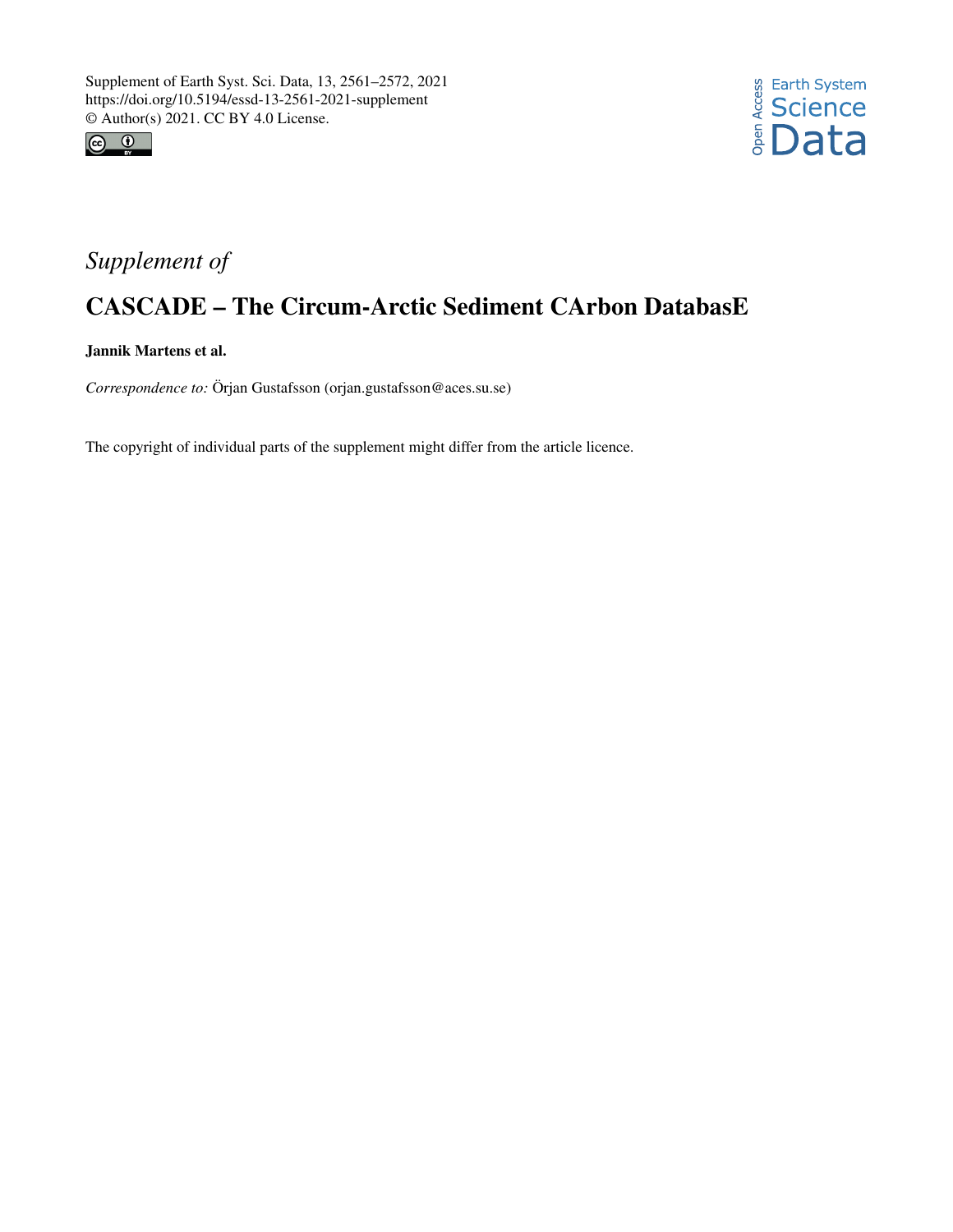## **Full list of references used in CASSCADE**

Astakhov, A. S., Kolesov, G. M., Dudarev, O. V., Ivanov, M. V. and Kolesnik, A. N.: Noble metals in the bottom sediments of the Chukchi Sea, Geochem. Int., 48(12), 1208–1219, doi:10.1134/S0016702910120050, 2010.

Astakhov, A. S., Rujian, W., Crane, K., Ivanov, M. V. and Aiguo, G.: Lithochemical classification of the arctic depositional environments (Chukchi Sea) by methods of multivariate statistic, Geochem. Int., 51(4), 269–289, doi:10.1134/S001670291302002X, 2013.

Åström, E., Carroll, M., Sen, A., Niemann, H., Ambrose, W., Lehmann, M. and Carroll, J.: Chemosynthesis influences food web and community structure in high-Arctic benthos, Mar. Ecol. Prog. Ser., 629, 19–42, doi:10.3354/meps13101, 2019.

Bartels, M., Titschack, J., Fahl, K., Stein, R. and Hebbeln, D.: Wahlenbergfjord, eastern Svalbard: a glacier-surrounded fjord reflecting regional hydrographic variability during the Holocene?, Boreas, 47(4), 1003–1021, doi:10.1111/bor.12325, 2018.

Baskaran, M., Asbill, S., Santschi, P., Brooks, J., Champ, M., Adkinson, D., Colmer, M. R. and Makeyev, V.: Pu, 137Cs and excess 210Pb in Russian Arctic sediments, Earth and Planetary Science Letters, 140(1–4), 243–257, doi:10.1016/0012-821X(96)00040-4, 1996.

Bauch, H. A., Kassens, H., Erlenkeuser, H., Grootes, P. M. and Thiede, J.: Depositional environment of the Laptev Sea (Arctic Siberia) during the Holocene, Boreas, 28(1), 194–204, doi:10.1111/ j.1502-3885.1999.tb00214.x, 1999.

Beeskow, B. and Rachold, V.: Geochemical Processes in the Yenisei River and Estuary, in Stein, R., Fahl, K., Fütterer, K.D., Galimov E. (Eds.) Siberian River Run-off in the Kara Sea: Characterization, Quantification, Variability, and Environmental Significance., pp. 125–148, Elsevier, Amsterdam., doi:10.1594/PANGAEA.802254, 2003.

Belicka, L. L. and Harvey, H. R.: The sequestration of terrestrial organic carbon in Arctic Ocean sediments: A comparison of methods and implications for regional carbon budgets, Geochimica et Cosmochimica Acta, 73(20), 6231–6248, doi:10.1016/j.gca.2009.07.020, 2009.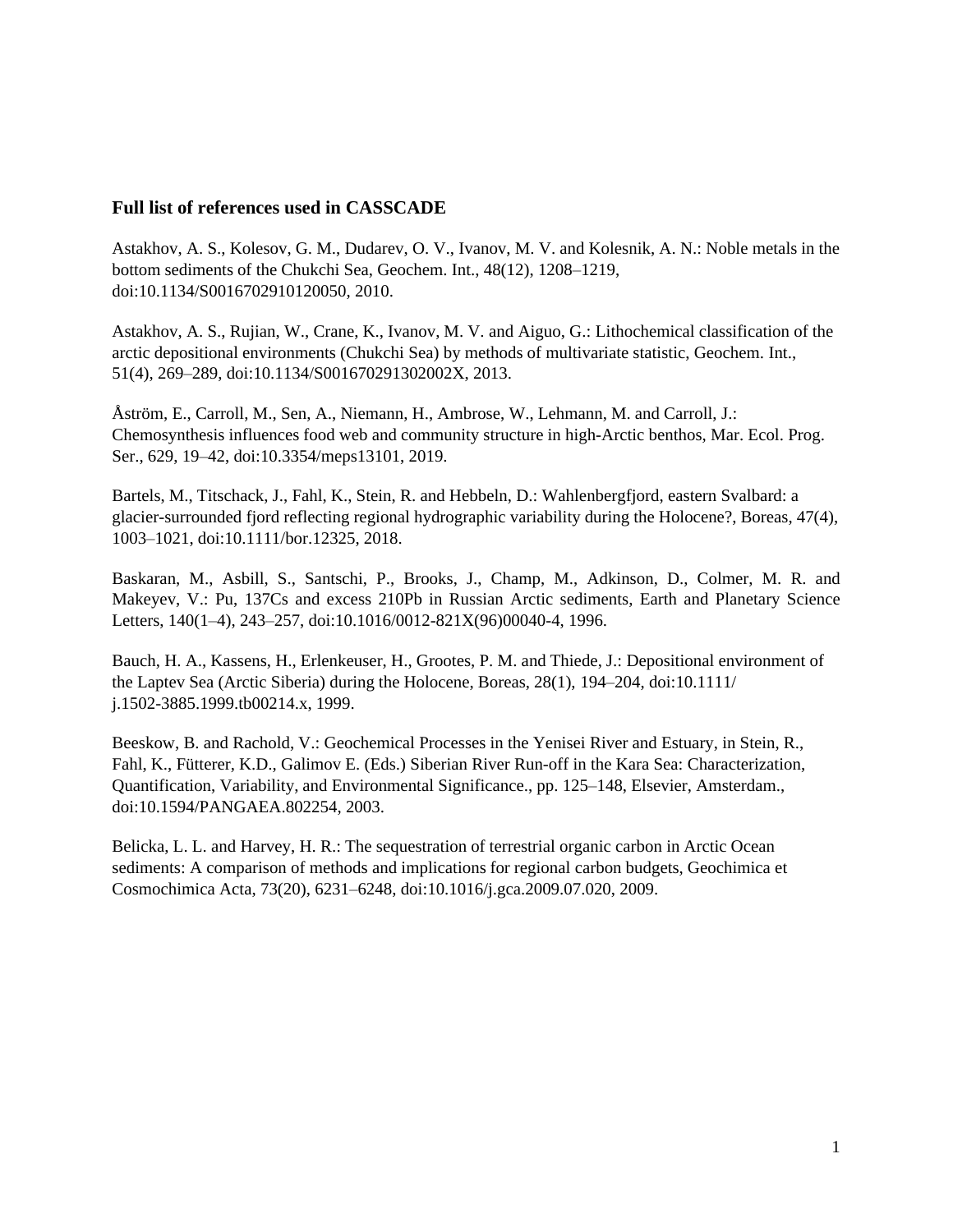Belicka, L. L., Macdonald, R. W. and Harvey, H. R.: Sources and transport of organic carbon to shelf, slope, and basin surface sediments of the Arctic Ocean, Deep Sea Research Part I: Oceanographic Research Papers, 49(8), 1463–1483, doi:10.1016/S0967-0637(02)00031-6, 2002.

Belicka, L. L., Macdonald, R. W., Yunker, M. B. and Harvey, H. R.: The role of depositional regime on carbon transport and preservation in Arctic Ocean sediments, Marine Chemistry, 86(1–2), 65–88, doi:10.1016/j.marchem.2003.12.006, 2004.

Belyaev, N. A., Peresypkin, V. I. and Ponyaev, M. S.: The organic carbon in the water, the particulate matter, and the upper layer of the bottom sediments of the west Kara Sea, Oceanology, 50(5), 706–715, doi:10.1134/S0001437010050085, 2010.

Belyaev, N. A.: Organic matter and hydrocarbon markers of the White Sea (in russian), PhD Thesis. P.P. Shirshov Institute of Oceanology, Russian Academy of Sciences, Moscow, Russia, 2015.

Birgel, D. and Hass, H.: Oceanic and atmospheric variations during the last deglaciation in the Fram Strait (Arctic Ocean): a coupled high-resolution organic-geochemical and sedimentological study, Quaternary Science Reviews, 23(1–2), 29–47, doi:10.1016/j.quascirev.2003.10.001, 2004.

Birgel, D.: Distribution, composition, flux and variability of organic carbon in Fram Strait/Yermak Plateau (Arctic ocean) and (palaeo) environmental significance = Verteilung, Zusammensetzung, Fluss und Variabilität von organischem Kohlenstoff in der Framstraße/Yermak Plateau (Arktischer Ozean) und die Bedeutung für (Paläo)-Umweltrekonstruktionen, Alfred Wegener Institute for Polar and Marine Research, Bremerhaven. [online] Available from: https://epic.awi.de/id/eprint/26642/, doi:10.2312/BzPM\_0463\_2003, 2003.

Boucsein, B., Fahl, K., Siebold, M. and Stein, R.: Total organic carbon in surface sediments of the Ob and Yenisei estuaries and adjacent coastal areas, appendix 1, supplement to: Boucsein, Bettina; Fahl, Kirsten; Siebold, Martina; Stein, Ruediger (1999): Quantity and quality of organic carbon in surface sediments of the Ob and Yenisei estuaries and adjacent coastal areas: marine productivity vs. terrigenous input. In: Matthiessen, J; Stepanets, O V; Stein, R; Fütterer, D K & amp; Galimov, E M (eds.), The Kara Sea Expedition of RV Akademik Boris Petrov 1997: First Results of a Joint Russian-German Pilot Study, Reports on Polar Research, Alfred Wegener Institute for Polar and Marine Research, Bremerhaven, 300, 116-126, , doi:10.1594/PANGAEA.57448, 1999.

Bröder, L., Andersson, A., Tesi, T., Semiletov, I. and Gustafsson, Ö.: Quantifying Degradative Loss of Terrigenous Organic Carbon in Surface Sediments Across the Laptev and East Siberian Sea, Global Biogeochem. Cycles, 33(1), 85–99, doi:10.1029/2018GB005967, 2019.

Bröder, L., Tesi, T., Andersson, A., Eglinton, T. I., Semiletov, I. P., Dudarev, O. V., Roos, P. and Gustafsson, Ö.: Historical records of organic matter supply and degradation status in the East Siberian Sea, Organic Geochemistry, 91, 16–30, doi:10.1016/j.orggeochem.2015.10.008, 2016.

Bröder, L., Tesi, T., Salvadó, J. A., Semiletov, I. P., Dudarev, O. V. and Gustafsson, Ö.: Fate of terrigenous organic matter across the Laptev Sea from the mouth ofthe Lena River to the deep sea of the Arctic interior, Biogeosciences, 13(17), 5003–5019, doi:10.5194/bg-13-5003-2016, 2016.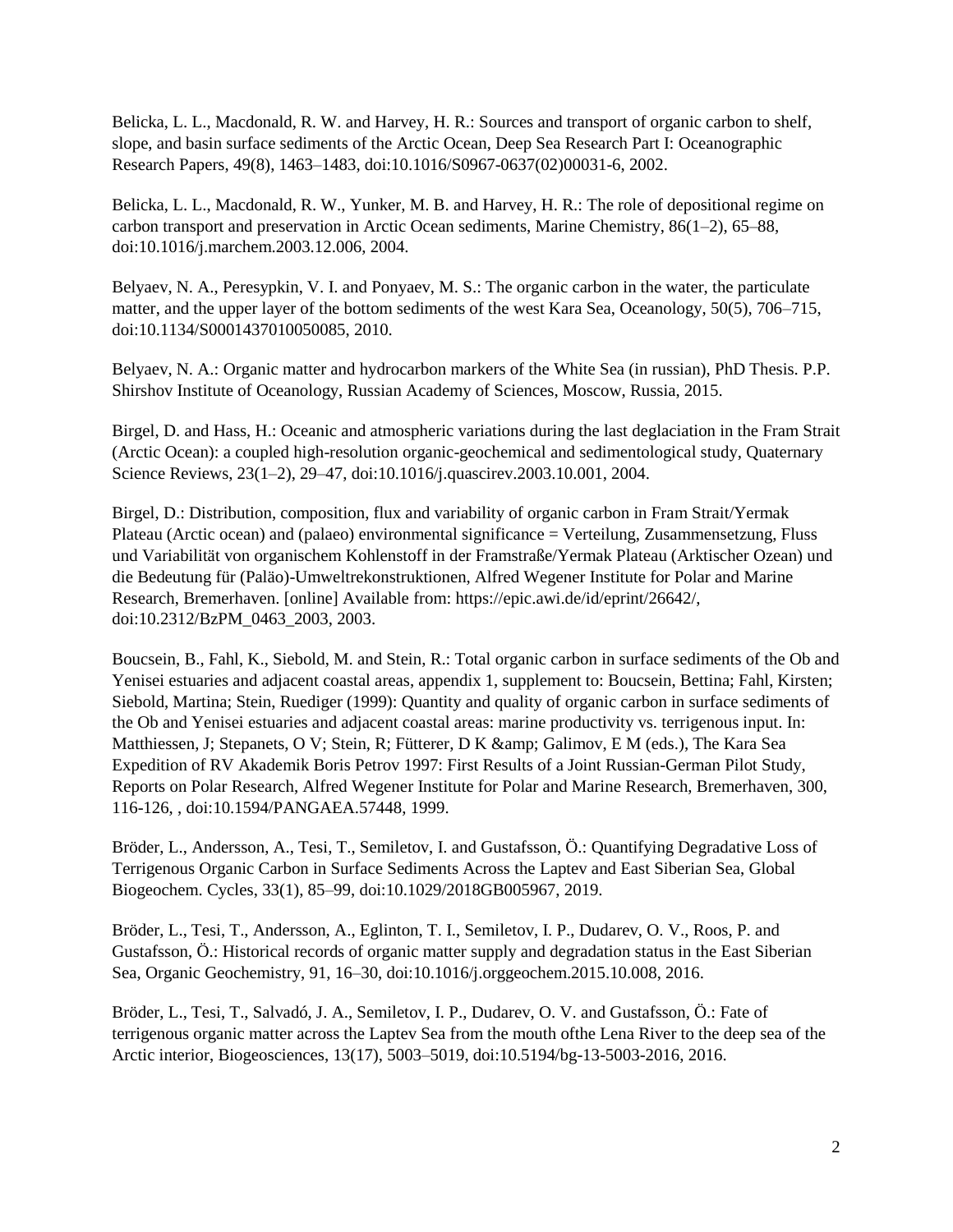Clough, L. M., Ambrose, W. G., Kirk Cochran, J., Barnes, C., Renaud, P. E. and Aller, R. C.: Infaunal density, biomass and bioturbation in the sediments of the Arctic Ocean, Deep Sea Research Part II: Topical Studies in Oceanography, 44(8), 1683–1704, doi:10.1016/S0967-0645(97)00052-0, 1997.

Couture, N. J., Irrgang, A., Pollard, W., Lantuit, H. and Fritz, M.: Coastal Erosion of Permafrost Soils Along the Yukon Coastal Plain and Fluxes of Organic Carbon to the Canadian Beaufort Sea, J. Geophys. Res. Biogeosci., 123(2), 406–422, doi:10.1002/2017JG004166, 2018.

Darby, D. A., Naidu, A. S., Mowatt, T. C. and Jones, G.: Sediment Composition and Sedimentary Processes in the Arctic Ocean, in The Arctic Seas, edited by Y. Herman, pp. 657–720, Springer US, Boston, MA., doi:10.1007/978-1-4613-0677-1\_24, 1989.

De Jonge, C., Stadnitskaia, A., Hopmans, E. C., Cherkashov, G., Fedotov, A., Streletskaya, I. D., Vasiliev, A. A. and Sinninghe Damsté, J. S.: Drastic changes in the distribution of branched tetraether lipids in suspended matter and sediments from the Yenisei River and Kara Sea (Siberia): Implications for the use of brGDGT-based proxies in coastal marine sediments, Geochimica et Cosmochimica Acta, 165, 200–225, doi:10.1016/j.gca.2015.05.044, 2015.

de Vernal, A., Hillaire-Marcel, C., Le Duc, C., Roberge, P., Brice, C., Matthiessen, J., Spielhagen, R. F. and Stein, R.: Natural variability of the Arctic Ocean sea ice during the present interglacial, Proc Natl Acad Sci USA, 117(42), 26069–26075, doi:10.1073/pnas.2008996117, 2020.

Demina, L. L., Filip'eva, K. V., Shevchenko, V. P., Novigatsky, A. N. and Filippov, A. S.: (Table 3) Major element contents in <1 mm size fraction from surface layer bottom sediments of the Kem' River estuary, , doi:10.1594/PANGAEA.762804, 2005.

Dolotov, Yu. S., Filatov, N. N., Shevchenko, V. P., Petrov, M. P., Tolstikov, A. V., Zdorovennov, R. E., Platonov, A. V., Filippov, A. S., Bushuev, K. L., Kutcheva, I. P., Denisenko, N. V., Stein, R. and Saukel, C.: Multidisciplinary studies in Onega Bay of the White Sea and the estuary of the Onega River during the summer period, Oceanology, 48(2), 255–267, doi:10.1134/S0001437008020136, 2008.

Drenzek, N. J., Montluçon, D. B., Yunker, M. B., Macdonald, R. W. and Eglinton, T. I.: Constraints on the origin of sedimentary organic carbon in the Beaufort Sea from coupled molecular 13C and 14C measurements, Marine Chemistry, 103(1–2), 146–162, doi:10.1016/j.marchem.2006.06.017, 2007.

Dunton, K.; Konar, B.; Grebmeier, J.; Trefry, J.; Cooper, L.; Harvey, R.; Schonberg, S. (2012). Chemical and benthos data collected from CTD, bottle, and other instruments in the Chukchi Sea in 2009-2010 as part of the Chukchi Sea Offshore Monitoring in Drilling Area - Chemical and Benthos (COMIDA-CAB) project (NCEI Accession 0095566). Grebmeier, 2009; Dunton, K., 2010. NOAA National Centers for Environmental Information. Dataset. doi:10.7289/v5c8279z, Accessed 2018-04-24.

Expedition 302 Scientists: Carbon and sulphur contents of bulk sediment from Hole 302-M0002A, 227 data points, doi:10.1594/PANGAEA.326080, 2006.

Fahl, K. and Stein, R.: Biomarkers as organic-carbon-source and environmental indicators in the Late Quaternary Arctic Ocean: problems and perspectives, Marine Chemistry, 63(3–4), 293–309, doi:10.1016/S0304-4203(98)00068-1, 1999.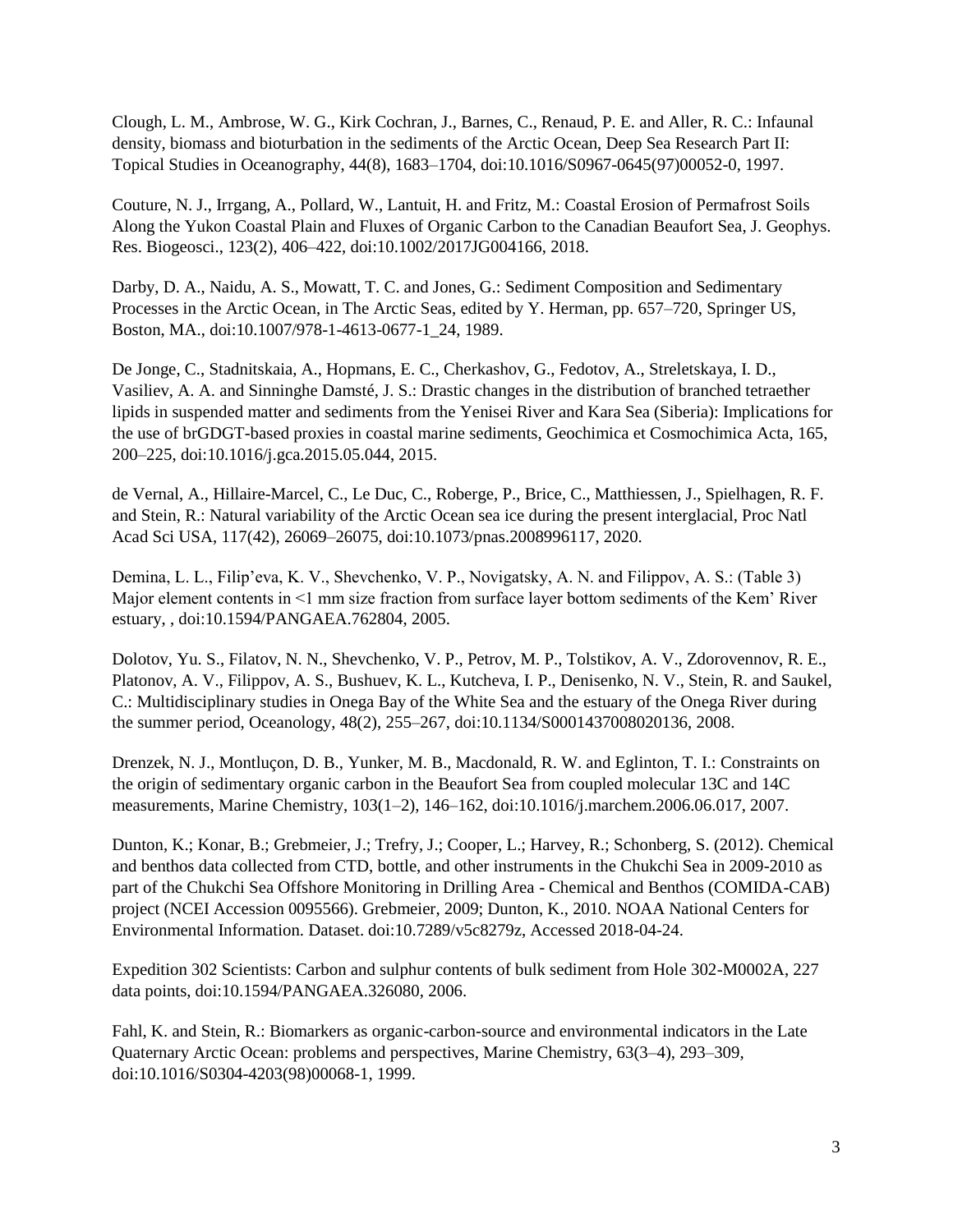Fahl, K. and Stein, R.: Modern organic carbon deposition in the Laptev Sea and the adjacent continental slope: surface water productivity vs. terrigenous input, Organic Geochemistry, 26(5–6), 379–390, doi:10.1016/S0146-6380(97)00007-7, 1997.

Fahl, K., Cremer, H., Erlenkeuser, H., Hanssen, H., Hölemann, J., Kassens, H., Knickmeier, K., Kosobokova, K., Kunz-Pirrung, M., Lindemann, F., Markhaseva, E., Lischka, S., Petryashov, V., Piepenburg, D., Schmid, M., Spindler, M., Stein, R. and Tuschling, K.: Sources and Pathways of Organic Carbon in the Modern Laptev Sea (Arctic Ocean): Implication from Biological, Geochemical and Geological Data, Polarforschung, 69, 193–205, hdl:10013/epic.29844.d001, doi:10.1594/PANGAEA.69769, 2001.

Fahl, K., Stein, R., Gaye-Haake, B., Gebhardt, C., Kodina, L. A., Unger, D. and Ittekkot, V.: Biomarkers in surface sediments from the Ob and Yenisei estuaries and the southern Kara Sea: Evidence for particulate organic carbon sources, pathways, and degradation, in Siberian river run-off in the Kara Sea : characterisation, quantification, variability and environmental significance, Proceedings in Marine Sciences, vol. 6, pp. 329–348, Elsevier, Amsterdam., doi:10.1594/PANGAEA.728236, 2003.

Fahl, K., Stein, R., Gaye-Haake, B., Gebhardt, C., Kodina, L. A., Unger, D. and Ittekkot, V.: Biomarkers in surface sediments from the Ob and Yenisei estuaries and the southern Kara Sea: Evidence for particulate organic carbon sources, pathways, and degradation, Siberian river run-off in the Kara Sea : characterisation, quantification, variability and environmental significance / ed. by Ruedidger Stein ... Amsterdam [u.a.] : Elsevier, 329-348. (Proceedings in Marine Science ; 6), 2003.

Faux, J. F., Belicka, L. L. and Rodger Harvey, H.: Organic sources and carbon sequestration in Holocene shelf sediments from the western Arctic Ocean, Continental Shelf Research, 31(11), 1169–1179, doi:10.1016/j.csr.2011.04.001, 2011.

Feder, H. M,. Naidu. A. S., Hameedi, M. S., Jewett, S. C., Johnson, W. R. (1989). The Chukchi Sea continental shelf: benthos-environmental interactions. OCSEAP Final Rep. 68. U.S. Dept Commerce, NOAA, Washington, DC, p. 25-311.

Feder, H. M., Naidu, A. S., Jewett, S. C., Hameedi, J. M., Johnson, W. R. and Whitledge, T. E.: The northeastern Chukchi Sea: benthos-environmental interactions, Marine Ecology Progress Series, 111(1/2), 171–190, 1994.

Fernandes, M. B. and Sicre, M.-A.: The importance of terrestrial organic carbon inputs on Kara Sea shelves as revealed by n-alkanes, OC and δ13C values, Organic Geochemistry, 31(5), 363–374, doi:10.1016/S0146-6380(00)00006-1, 2000.

Galimov, E. M., Kodina, L. A., Stepanets, O. V. and Korobeinik, G. S.: Biogeochemistry of the Russian Arctic. Kara Sea: Research results under the SIRRO project, 1995–2003, Geochem. Int., 44(11), 1053– 1104, doi:10.1134/S0016702906110012, 2006.

Glud, R., Holby, O., Hoffmann, F. and Canfield, D.: Benthic mineralization and exchange in Arctic sediments (Svalbard, Norway), Mar. Ecol. Prog. Ser., 173, 237–251, doi:10.3354/meps173237, 1998.

Goñi, M. A., O'Connor, A. E., Kuzyk, Z. Z., Yunker, M. B., Gobeil, C. and Macdonald, R. W.: Distribution and sources of organic matter in surface marine sediments across the North American Arctic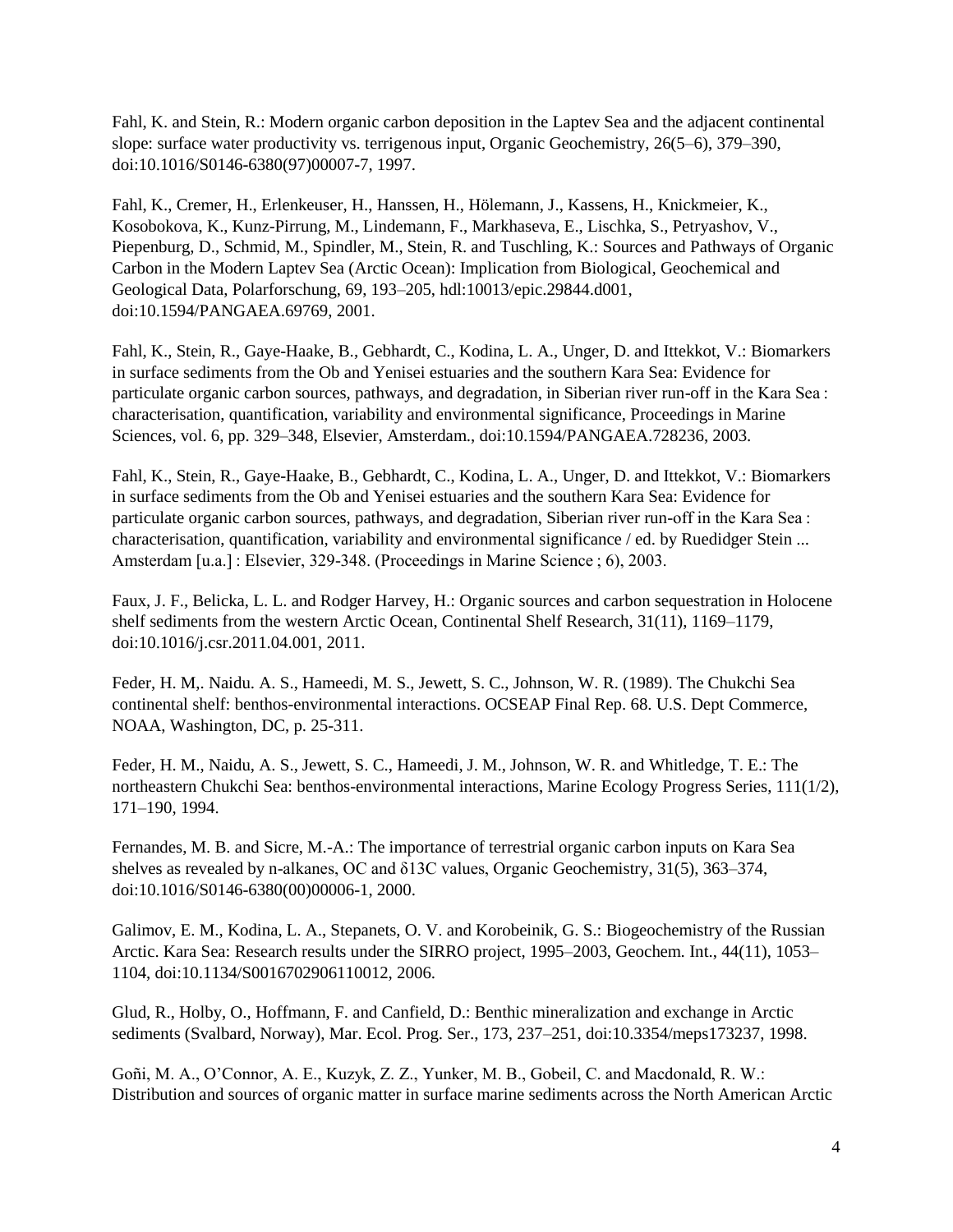margin: Organic Matter In Arctic Sediments, J. Geophys. Res. Oceans, 118(9), 4017–4035, doi:10.1002/jgrc.20286, 2013.

Goñi, M. A., Yunker, M. B., Macdonald, R. W. and Eglinton, T. I.: The supply and preservation of ancient and modern components of organic carbon in the Canadian Beaufort Shelf of the Arctic Ocean, Marine Chemistry, 93(1), 53–73, doi:10.1016/j.marchem.2004.08.001, 2005.

Grebmeier, J. and Cooper, L. W.: Surface sediment samples collected from the Canadian Coast Guard Ship (CCGS) Sir Wilfrid Laurier, Northern Bering Sea to Chukchi Sea, 2016, , doi:10.18739/A2J96089F, 2019.

Grebmeier, J. and Cooper, L.: SWL11 Sediment Parameters. Version 1.0, 1 data file, 1 ancillary/documentation file, 16 KiB, doi:10.5065/D66M34WF, 2015.

Grebmeier, J. and Cooper, L.: SWL12 Sediment parameters. Version 2.0, 1 data file, 1 ancillary/documentation file, 14 KiB, doi:10.5065/D67P8WFM, 2015.

Grebmeier, J. and Cooper, L.: SWL13 Sediment parameters. Version 1.0, 1 data file, 1 ancillary/documentation file, 18 KiB, doi:10.5065/D63X84PT, 2015.

Grebmeier, J. and Cooper, L.: SWL15 Sediment Parameters. Version 1.0, 2 data files, 1 ancillary/documentation file, 25 KiB, doi:10.5065/D6KW5DDD, 2016.

Grebmeier, J. M. and Cooper, L. W.: Surface sediment samples collected from the Canadian Coast Guard Ship (CCGS) Sir Wilfrid Laurier, Northern Bering Sea to Chukchi Sea, 2014, doi:10.18739/A2DJ58G4T, 2019.

Grebmeier, J. M. and Cooper, L. W.: Surface sediment samples collected from the CCGS Sir Wilfrid Laurier 2018, Northern Bering Sea to Chukchi Sea, doi:10.18739/A2C824F2J, 2019.

Grebmeier, J. M. and Cooper, L. W.: Surface sediment samples collected from the CCGS Sir Wilfrid Laurier, Northern Bering Sea to Chukchi Sea, 2017, doi:10.18739/A23775V2D, 2019.

Grebmeier, J. M. and Cooper, L. W.: Surface sediment samples collected from the United States Coast Guard Cutter Healy (HLY1801), Northern Bering Sea to Chukchi Sea, doi:10.18739/A2H12V769, 2019.

Grebmeier, J., Bluhm, B., Cooper, L., Denisenko, S., Iken, K., Kedra, M. and Serratos, C.: Time-Series Benthic Community Composition and Biomass and Associated Environmental Characteristics in the Chukchi Sea During the RUSALCA 2004–2012 Program, Oceanog, 28(3), 116–133, doi:10.5670/oceanog.2015.61, 2015.

Grebmeier, J., Cooper, L. 2015. SWL10 Sediment Parameters. Version 1.0. UCAR/NCAR - Earth Observing Laboratory. doi:10.5065/D6Z31WQ6, https://doi.org/10.5065/D6Z31WQ6. Accessed 30 Jul 2020.

Grebmeier, J., Cooper, L. 2016. PacMARS Surface Sediment Parameters. Version 2.0. UCAR/NCAR - Earth Observing Laboratory. doi:10.5065/D6416V3G, https://doi.org/10.5065/D6416V3G. Accessed 30 Jul 2020.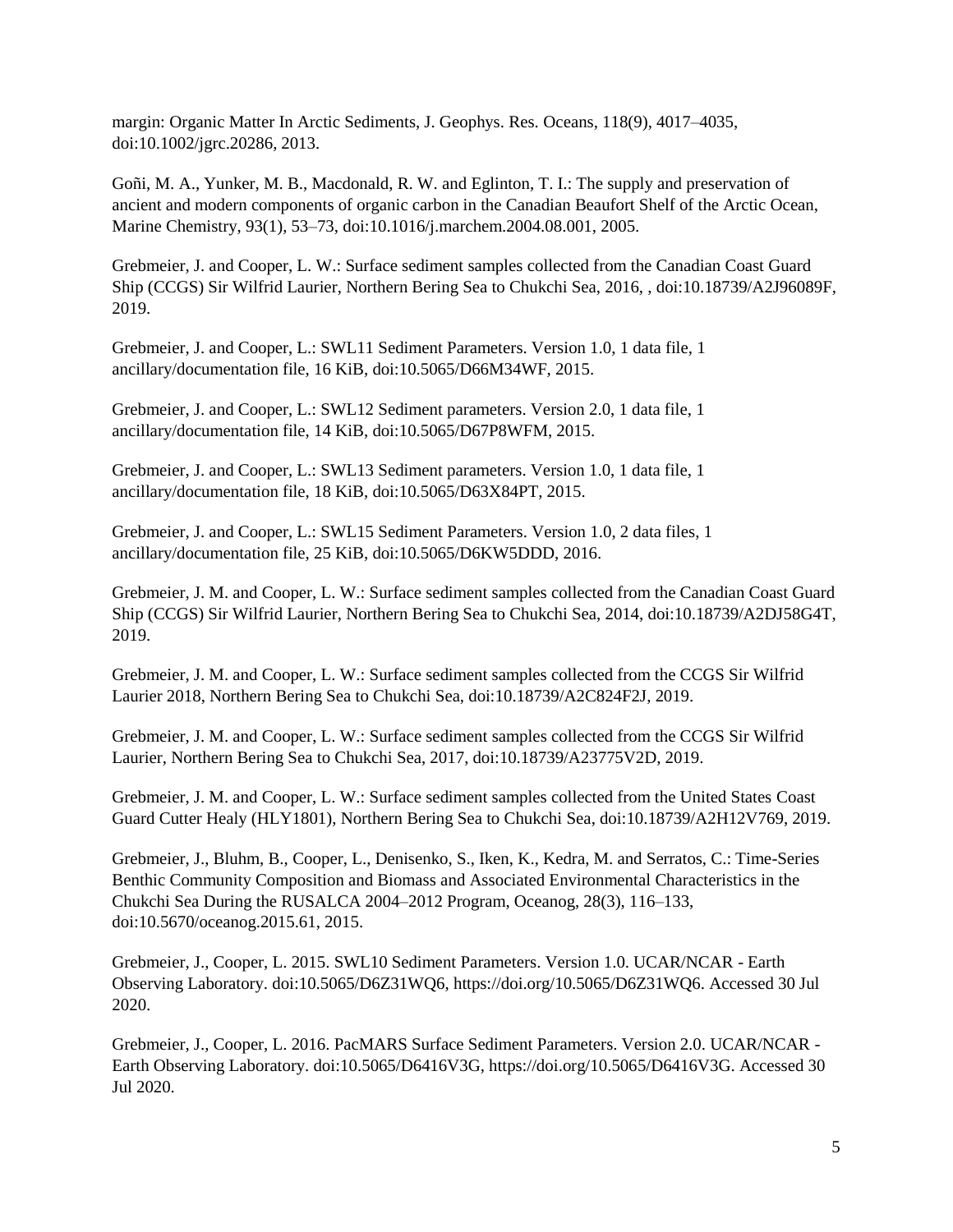Griffith, D. R., Martin, W. R. and Eglinton, T. I.: The radiocarbon age of organic carbon in marine surface sediments, Geochimica et Cosmochimica Acta, 74(23), 6788–6800, doi:10.1016/j.gca.2010.09.001, 2010.

Grotheer, H., Meyer, V., Riedel, T., Pfalz, G., Mathieu, L., Hefter, J., Gentz, T., Lantuit, H., Mollenhauer, G. and Fritz, M.: Burial and Origin of Permafrost‐Derived Carbon in the Nearshore Zone of the Southern Canadian Beaufort Sea, Geophys. Res. Lett., 47(3), doi:10.1029/2019GL085897, 2020.

Guo, L., Semiletov, I., Gustafsson, Ö., Ingri, J., Andersson, P., Dudarev, O. and White, D.: Characterization of Siberian Arctic coastal sediments: Implications for terrestrial organic carbon export: TERRESTRIAL ORGANIC C EXPORT TO ARCTIC, Global Biogeochem. Cycles, 18(1), n/a-n/a, doi:10.1029/2003GB002087, 2004.

Gurvich, E. G., Isaeva, A. B., Dyomina, L. V., Levitan, M. A. and Muravyov, K. G.: Chemical composition of bottom sediments from the Kara Sea and estuaries of the Ob and Enisey Rivers, doi:10.1594/PANGAEA.770042, https://doi.org/10.1594/PANGAEA.770042., 1995.

Gurvich, E. G., Isaeva, A. B., Dyomina, L. V., Levitan, M. A. and Muravyov, K. G.: Chemical composition of bottom sediments from the Kara Sea and estuaries of the Ob and Yenisey Rivers, Oceanology of the Russian Academy of Sciences, 34(5), 701–709, doi:10.1594/PANGAEA.122625, 1995.

Gurvich, E. G., Isaeva, A. B., Dyomina, L. V., Levitan, M. A. and Muravyov, K. G.: Chemical composition of bottom sediments from the Kara Sea and estuaries of the Ob and Yenisey Rivers, Oceanology of the Russian Academy of Sciences, 34(5), 701–709, doi:10.1594/PANGAEA.122626, 1995.

Gurvich, E. G., Isaeva, A. B., Dyomina, L. V., Levitan, M. A. and Muravyov, K. G.: Chemical composition of bottom sediments from the Kara Sea and estuaries of the Ob and Yenisey Rivers, Oceanology of the Russian Academy of Sciences, 34(5), 701–709, doi:10.1594/PANGAEA.122627, 1995.

Gurvich, E. G.: Chemical composition of Barents Sea bottom sediments from the core ASV11-1054, 208 data points, doi:10.1594/PANGAEA.122918, 2003.

Gurvich, E. G.: Chemical composition of Barents Sea bottom sediments from the core ASV11-829, 111 data points, doi:10.1594/PANGAEA.122919, 2003.

Gurvich, E. G.: Chemical composition of Barents Sea bottom sediments from the core ASV11-830, 60 data points, doi:10.1594/PANGAEA.122920, 2003.

Gurvich, E. G.: Chemical composition of Barents Sea bottom sediments from the core ASV11-831, 30 data points, doi:10.1594/PANGAEA.122921, 2003.

Gurvich, E. G.: Chemical composition of Barents Sea bottom sediments from the core ASV11-833, 30 data points, doi:10.1594/PANGAEA.122922, 2003.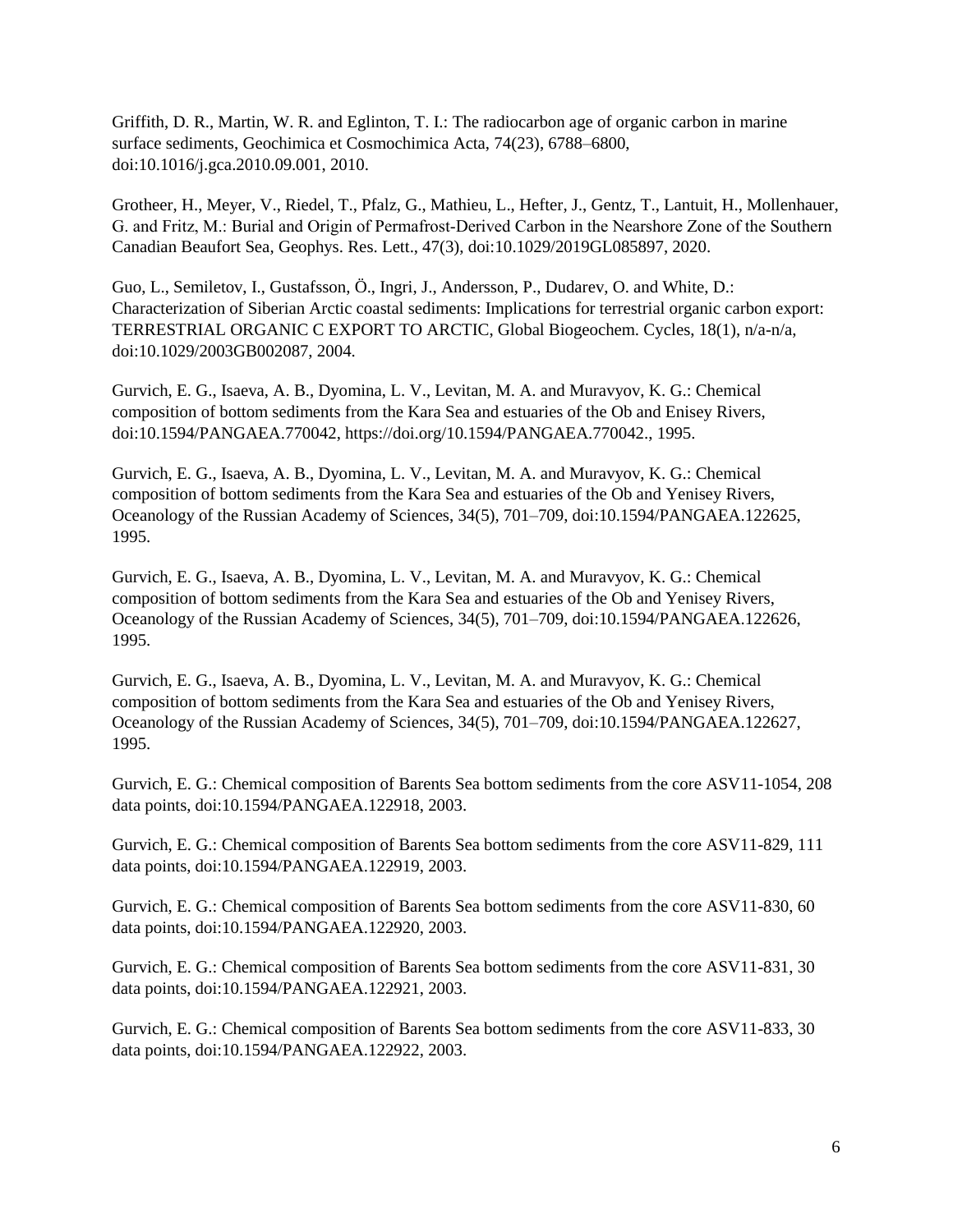Gurvich, E. G.: Chemical composition of Barents Sea bottom sediments from the core ASV11-835, 45 data points, doi:10.1594/PANGAEA.122923, 2003.

Gurvich, E. G.: Chemical composition of Barents Sea bottom sediments from the core ASV11-838-2, 94 data points, doi:10.1594/PANGAEA.122925, 2003.

Gurvich, E. G.: Chemical composition of Barents Sea bottom sediments from the core ASV11-841-2, 126 data points, doi:10.1594/PANGAEA.122926, 2003.

Gurvich, E. G.: Chemical composition of Barents Sea bottom sediments from the core ASV11-841-3, 107 data points, doi:10.1594/PANGAEA.122927, 2003.

Gurvich, E. G.: Chemical composition of Barents Sea bottom sediments from the core ASV11-847, 30 data points, doi:10.1594/PANGAEA.122930, 2003.

Gurvich, E. G.: Chemical composition of Barents Sea bottom sediments from the core ASV11-858-3, 233 data points, doi:10.1594/PANGAEA.122935, 2003.

Gurvich, E. G.: Chemical composition of Barents Sea bottom sediments from the core ASV11-861-2, 202 data points, doi:10.1594/PANGAEA.122938, 2003.

Gurvich, E. G.: Chemical composition of Barents Sea bottom sediments from the core ASV11-869, 45 data points, doi:10.1594/PANGAEA.122942, 2003.

Gurvich, E. G.: Chemical composition of Barents Sea bottom sediments from the core ASV11-875-2, 190 data points, doi:10.1594/PANGAEA.122945, 2003.

Gurvich, E. G.: Chemical composition of Barents Sea bottom sediments from the core ASV11-877-3, 219 data points, doi:10.1594/PANGAEA.122947, 2003.

Gurvich, E. G.: Chemical composition of Barents Sea bottom sediments from the core ASV11-880-3, 282 data points, doi:10.1594/PANGAEA.122950, 2003.

Gurvich, E. G.: Chemical composition of Barents Sea bottom sediments from the core ASV11-883-3, 171 data points, doi:10.1594/PANGAEA.122953, 2003.

Gurvich, E. G.: Chemical composition of Barents Sea bottom sediments from the core ASV11-891-2, 239 data points, doi:10.1594/PANGAEA.122955, 2003.

Gurvich, E. G.: Chemical composition of Barents Sea bottom sediments from the core ASV11-894, 45 data points, doi:10.1594/PANGAEA.122957, 2003.

Gurvich, E. G.: Chemical composition of Barents Sea bottom sediments from the core ASV11-897-1, 30 data points, doi:10.1594/PANGAEA.122959, 2003.

Gurvich, E. G.: Chemical composition of Barents Sea bottom sediments from the core ASV11-897-2, 186 data points, doi:10.1594/PANGAEA.122960, 2003.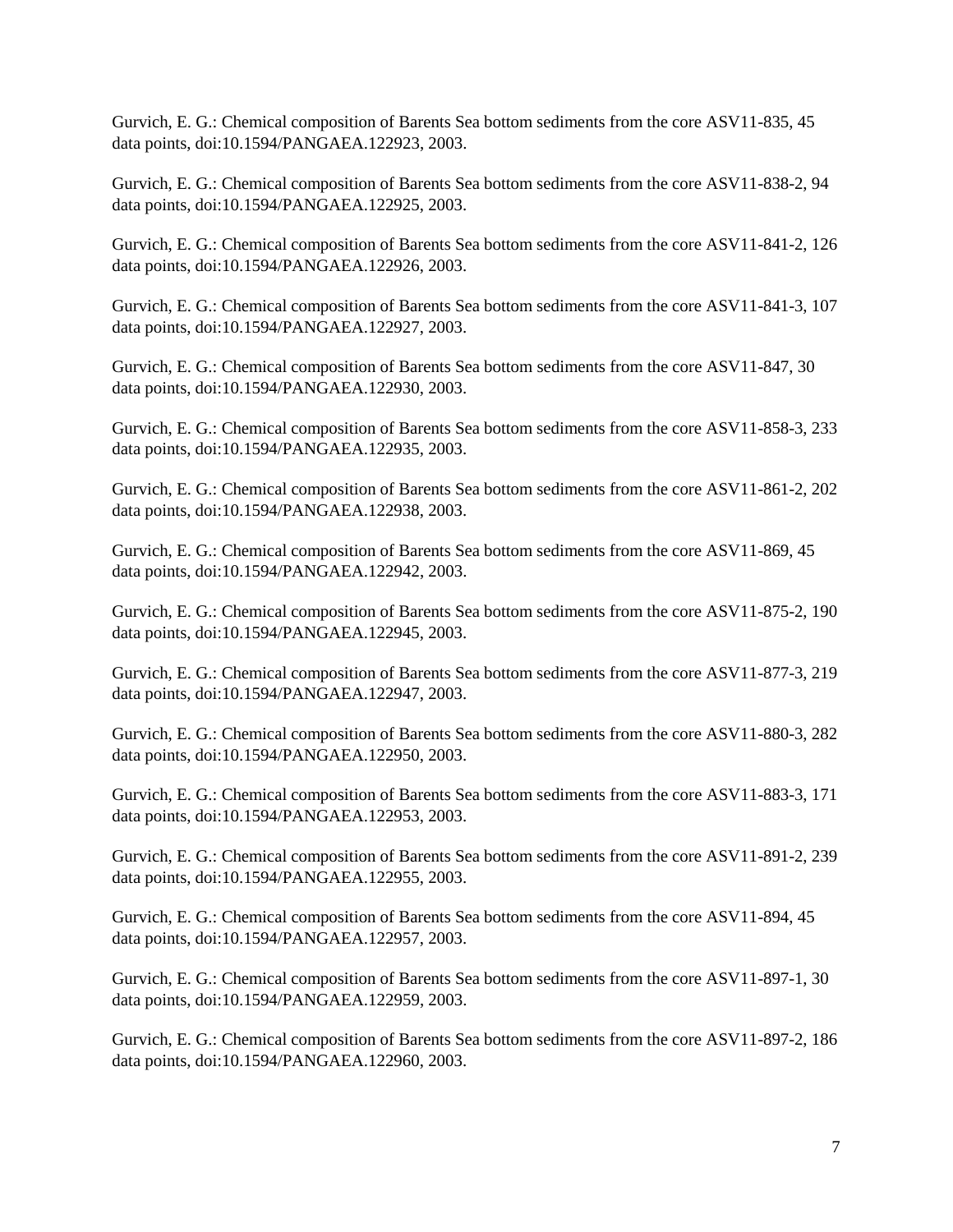Gurvich, E. G.: Chemical composition of Barents Sea bottom sediments from the core ASV11-902-2, 234 data points, doi:10.1594/PANGAEA.122965, 2003.

Gurvich, E. G.: Chemical composition of Barents Sea bottom sediments from the core ASV11-987, 225 data points, doi:10.1594/PANGAEA.122966, 2003.

Gurvich, E., Isaeva, A., Dyomina, L., Levitan, M. and Muravyov, K.: Chemical composition of bottom sediments from the Kara Sea and estuaries of the Ob and Yenisey Rivers, Oceanology of the Russian Academy of Sciences, 34(5), 701–709, 1995.

Hörner, T., Stein, R., Fahl, K. and Birgel, D.: Post-glacial variability of sea ice cover, river run-off and biological production in the western Laptev Sea (Arctic Ocean) – A high-resolution biomarker study, Quaternary Science Reviews, 143, 133–149, doi:10.1016/j.quascirev.2016.04.011, 2016.

Hulth, S., Hall, P. O. J., Landén, A. and Blackburn, T. H.: Arctic sediments (Svalbard): pore water and solid phase distributions of C, N, P and Si, Polar Biol, 16(6), 447–462, doi:10.1007/BF02390426, 1996.

Jakobsson, M., Pearce, C., Cronin, T. M., Backman, J., Anderson, L. G., Barrientos, N., Björk, G., Coxall, H., de Boer, A., Mayer, L. A., Mörth, C.-M., Nilsson, J., Rattray, J. E., Stranne, C., Semiletov, I. and O'Regan, M.: Post-glacial flooding of the Bering Land Bridge dated to 11 cal ka BP based on new geophysical and sediment records, Clim. Past, 13(8), 991–1005, doi:10.5194/cp-13-991-2017, 2017.

Karlsson, E. S., Charkin, A., Dudarev, O., Semiletov, I., Vonk, J. E., Sánchez-García, L., Andersson, A. and Gustafsson, Ö.: Carbon isotopes and lipid biomarker investigation of sources, transport and degradation of terrestrial organic matter in the Buor-Khaya Bay, SE Laptev Sea, Biogeosciences, 8(7), 1865–1879, doi:10.5194/bg-8-1865-2011, 2011.

Karlsson, E., Gelting, J., Tesi, T., van Dongen, B., Andersson, A., Semiletov, I., Charkin, A., Dudarev, O. and Gustafsson, Ö.: Different sources and degradation state of dissolved, particulate, and sedimentary organic matter along the Eurasian Arctic coastal margin: ARCTIC MARGIN OC POOL DIFFERENCES, Global Biogeochem. Cycles, 30(6), 898–919, doi:10.1002/2015GB005307, 2016.

Keskitalo, K., Tesi, T., Bröder, L., Andersson, A., Pearce, C., Sköld, M., Semiletov, I. P., Dudarev, O. V. and Gustafsson, Ö.: Sources and characteristics of terrestrial carbon in Holocene-scale sediments of the East Siberian Sea, Clim. Past, 13(9), 1213–1226, doi:10.5194/cp-13-1213-2017, 2017.

Kim, J.-H., Peterse, F., Willmott, V., Kristensen, D. K., Baas, M., Schouten, S. and Sinninghe Damsté, J. S.: Large ancient organic matter contributions to Arctic marine sediments (Svalbard), Limnol. Oceanogr., 56(4), 1463–1474, doi:10.4319/lo.2011.56.4.1463, 2011.

Knies, J. and Martinez, P.: Organic matter sedimentation in the western Barents Sea region: Terrestrial and marine contribution based on isotopic composition and organic nitrogen content., Norwegian Journal of Geology / Norsk Geologisk Forening, 89(1/2), 79–89, doi:10.1594/PANGAEA.817234, 2009.

Knies, J. and Stein, R.: New aspects of organic carbon deposition and its paleoceanographic implications along the Northern Barents Sea Margin during the last 30,000 years, Paleoceanography, 13(4), 384–394, doi:10.1029/98PA01501, 1998.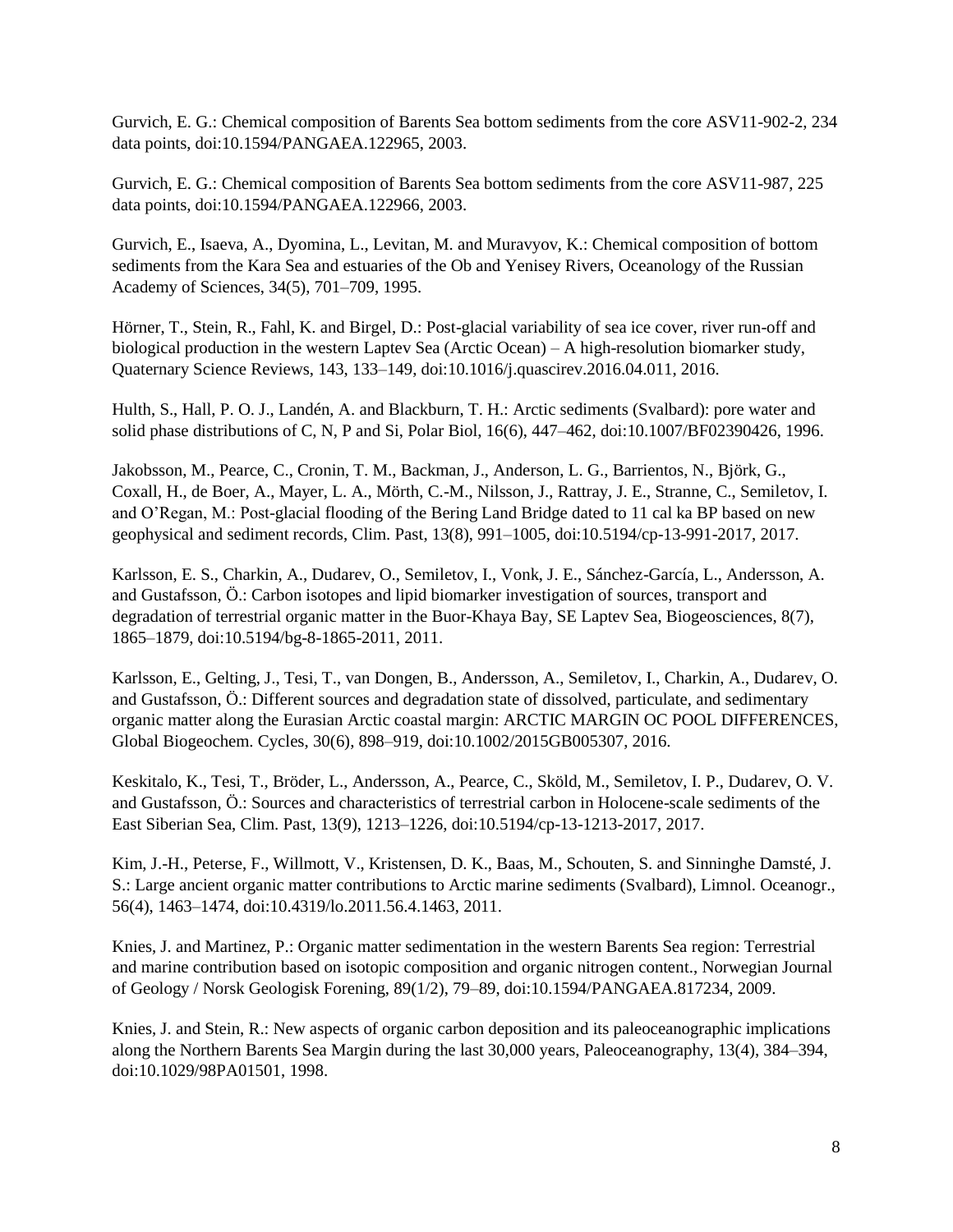Knies, J.: Organic geochemistry of sediment core PS2122-1, 168 data points, doi:10.1594/PANGAEA.107730, 1994.

Knies, J.: Spätquartäre Paläoumweltbedingungen am nördlichen Kontinentalrand der Barents- und Kara-See. Eine Multi-Parameter-Analyse (Late Quaternary paleoenvironment along the northern Barents and Kara seas continental margin. A multi parameter analysis), Alfred-Wegener-Institut für Polar- und Meeresforschung. [online] Available from:

https://www.tib.eu/suchen/id/awi:doi~10.2312%252FBzP\_0304\_1999/, doi:10.2312/BzP\_0304\_1999, (Accessed 17 March 2020), 1999.

Knies, J.: Spätquartäre Paläoumweltbedingungen am nördlichen Kontinentalrand der Barents- und Kara-See. Eine Multi-Parameter-Analyse (Late Quaternary paleoenvironment along the northern Barents and Kara seas continental margin. A multi parameter analysis), Alfred-Wegener-Institut für Polar- und Meeresforschung., doi:10.2312/BzP\_0304\_1999, 1999.

Komarnitsky, V. M., Evsyukov, V. G. and Ustinov, N. V.: Processing results from drill hole VNIIO-1988-Sht-01 on the shelf of the Barents Sea (Report 6404, Murmansk), 10 datasets, doi:10.1594/PANGAEA.683533, 1989.

Komarnitsky, V. M.: Contents of total organic carbon and bitumen in sedimentary rocks from Hole VNIIO-1985-82 drilled in the Barents Sea, 230 data points, doi:10.1594/PANGAEA.676953, 2008.

Komarnitsky, V. M.: Contents of total organic carbon and bitumen in sedimentary rocks of Hole VNIIO-1985-Arct-01 drilled in the Barents Sea, 483 data points, doi:10.1594/PANGAEA.676849, 2008.

Komarnitsky, V. M.: Contents of total organic carbon and bitumen in sedimentary rocks of Hole VNIIO-1985-Kur-01 drilled in the Barents Sea, 215 data points, doi:10.1594/PANGAEA.676865, 2008.

Kordikov, A. A.: Organic and carbonaceous carbon in surface Kara Sea sediments, PANGAEA., doi:10.1594/PANGAEA.127177, 2003. https://doi.org/10.1594/PANGAEA.127177

Korsun, S., Hald, M., Panteleeva, N., Tarasov, G. and Båmstedt, U.: Biomass of foraminifera in the St. Anna Trough, Russian arctic continental margin, Sarsia, 83(5), 419–431, doi:10.1080/00364827.1998.10413701, 1998.

Krishnamurthy, R. V., Machavaram, M., Baskaran, M., Brooks, J. M. and Champ, M. A.: Organic Carbon Flow in the Ob, Yenisey Rivers and Kara Sea of the Arctic Region, Marine Pollution Bulletin, 42(9), 726–732, doi:10.1016/S0025-326X(00)00202-2, 2001.

Kröncke, I., Tan, T. and Stein, R.: High benthic bacteria standing stock in deep Arctic basins, Polar Biol, 14(6), doi:10.1007/BF00240263, 1994.

Langone L, Aliani S., Giglio F., Giordano P., Tesi T, Del Bianco Miserocchi S.. Modern sediment distribution and composition in Kongsfjorden, Svalbard. 34th IAS (Sedimentology Association of Sedimentologists) Meeting, 10-13 Sept 2019 Rome.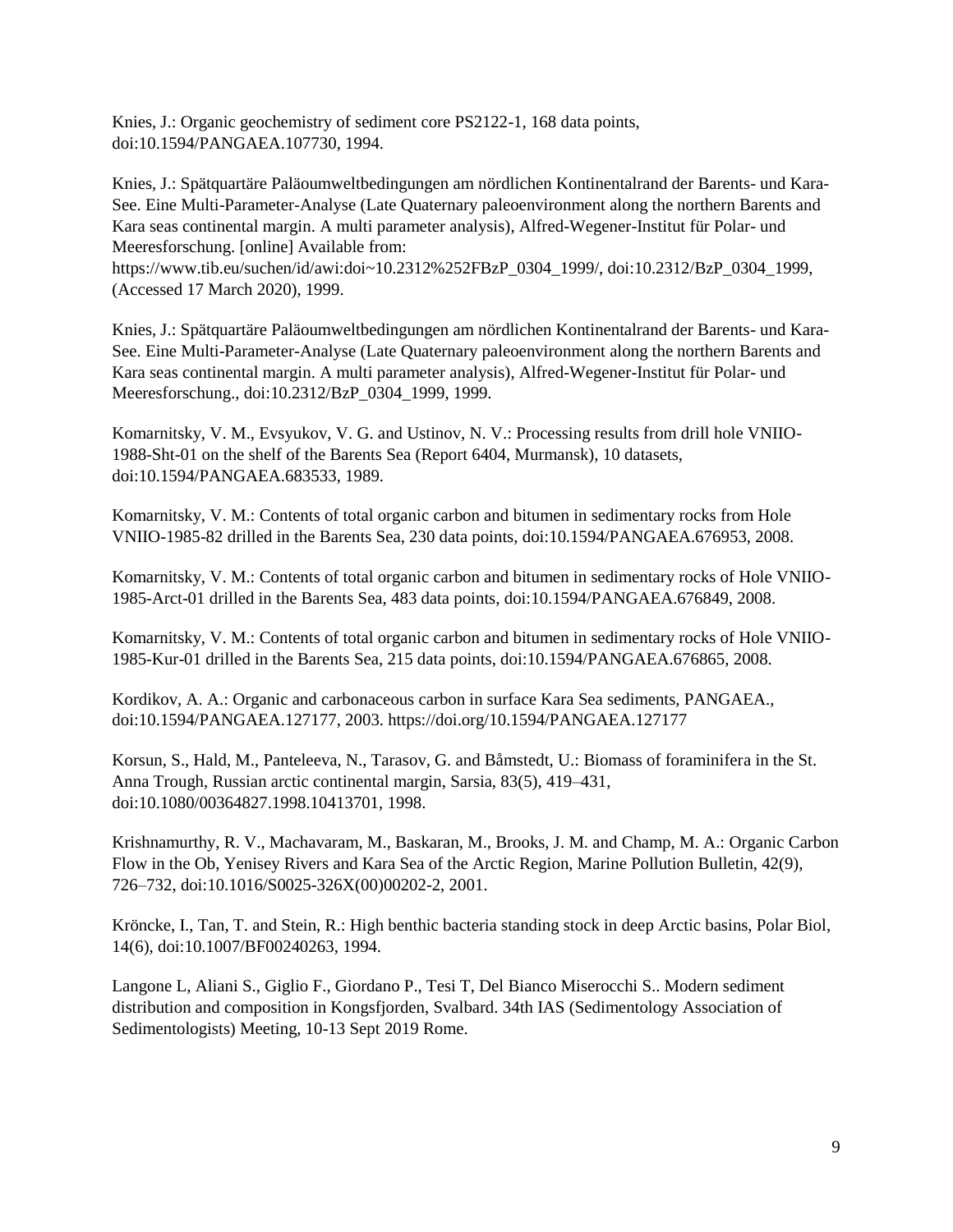Langrock, U., Stein, R., Lipinski, M. and Brumsack, H.-J.: Paleoenvironment and sea-level change in the early Cretaceous Barents Sea?implications from near-shore marine sapropels, Geo-Marine Letters, 23(1), 34–42, doi:10.1007/s00367-003-0122-5, 2003.

Lein, A. Y. and Ivanov, M. V.: (Table 3.1.4b) Organic carbon contents and isotopic composition in surface layer bottom sediments of the White Sea, doi:10.1594/PANGAEA.770025, 2009.

Lein, A. Y., Pimenov, N. V., Savvichev, A. S., Pavlova, G. A., Rusanov, I. I., Miller, Y. M. and Ivanov, M. V.: (Table 3) Contents of organic carbon and calcium carbonate and their carbon isotopic composition in bottom sediments from the area of the Spitsbergen (Svalbard) Archipelago, 103 data points, doi:10.1594/PANGAEA.760899, 2000.

Lein, A. Y., Pimenov, N. V., Savvichev, A. S., Pavlova, G. A., Rusanov, I. I., Miller, Y. M. and Ivanov, M. V.: (Table 6) Contents of Ba and P in the surface layer of silts from the area of the Spitsbergen (Svalbard) Archipelago, doi:10.1594/PANGAEA.760924, 2000.

Lein, A. Yu., Kravchishina, M. D., Politova, N. V., Savvichev, A. S., Veslopolova, E. F., Mitskevich, I. N., Ul'yanova, N. V., Shevchenko, V. P. and Ivanov, M. V.: Transformation of particulate organic matter at the water-bottom boundary in the Russian Arctic seas: Evidence from isotope and radioisotope data, Lithol Miner Resour, 47(2), 99–128, doi:10.1134/S0024490212020034, 2012.

Lein, A. Yu., Pimenov, N. V., Rusanov, I. I., Pavlova, G. A., Savvichev, A. S. and Verkhovskaya, Z. I.: Methane cycle in the Barents Sea, Lithol Miner Resour, 43(5), 405–428, doi:10.1134/S0024490208050015, 2008.

Lein, A. Yu., Savvichev, A. S., Rusanov, I. I., Pavlova, G. A., Belyaev, N. A., Craine, K., Pimenov, N. V. and Ivanov, M. V.: Biogeochemical processes in the Chukchi Sea, Lithol Miner Resour, 42(3), 221–239, doi:10.1134/S0024490207030029, 2007.

Li, Z., Wang, X., Jin, H., Ji, Z., Bai, Y. and Chen, J.: Variations in organic carbon loading of surface sediments from the shelf to the slope of the Chukchi Sea, Arctic Ocean, Acta Oceanol. Sin., 36(8), 131– 136, doi:10.1007/s13131-017-1026-y, 2017.

Limoges, A., Ribeiro, S., Weckström, K., Heikkilä, M., Zamelczyk, K., Andersen, T. J., Tallberg, P., Massé, G., Rysgaard, S., Nørgaard-Pedersen, N. and Seidenkrantz, M.-S.: Linking the Modern Distribution of Biogenic Proxies in High Arctic Greenland Shelf Sediments to Sea Ice, Primary Production, and Arctic-Atlantic Inflow, J. Geophys. Res. Biogeosci., 123(3), 760–786, doi:10.1002/2017JG003840, 2018.

Magen, C., Chaillou, G., Crowe, S. A., Mucci, A., Sundby, B., Gao, A., Makabe, R. and Sasaki, H.: Origin and fate of particulate organic matter in the southern Beaufort Sea – Amundsen Gulf region, Canadian Arctic, Estuarine, Coastal and Shelf Science, 86(1), 31–41, doi:10.1016/j.ecss.2009.09.009, 2010.

Maiti, K., Carroll, J. and Benitez-Nelson, C. R.: Sedimentation and particle dynamics in the seasonal ice zone of the Barents Sea, Journal of Marine Systems, 79(1–2), 185–198, doi:10.1016/j.jmarsys.2009.09.001, 2010.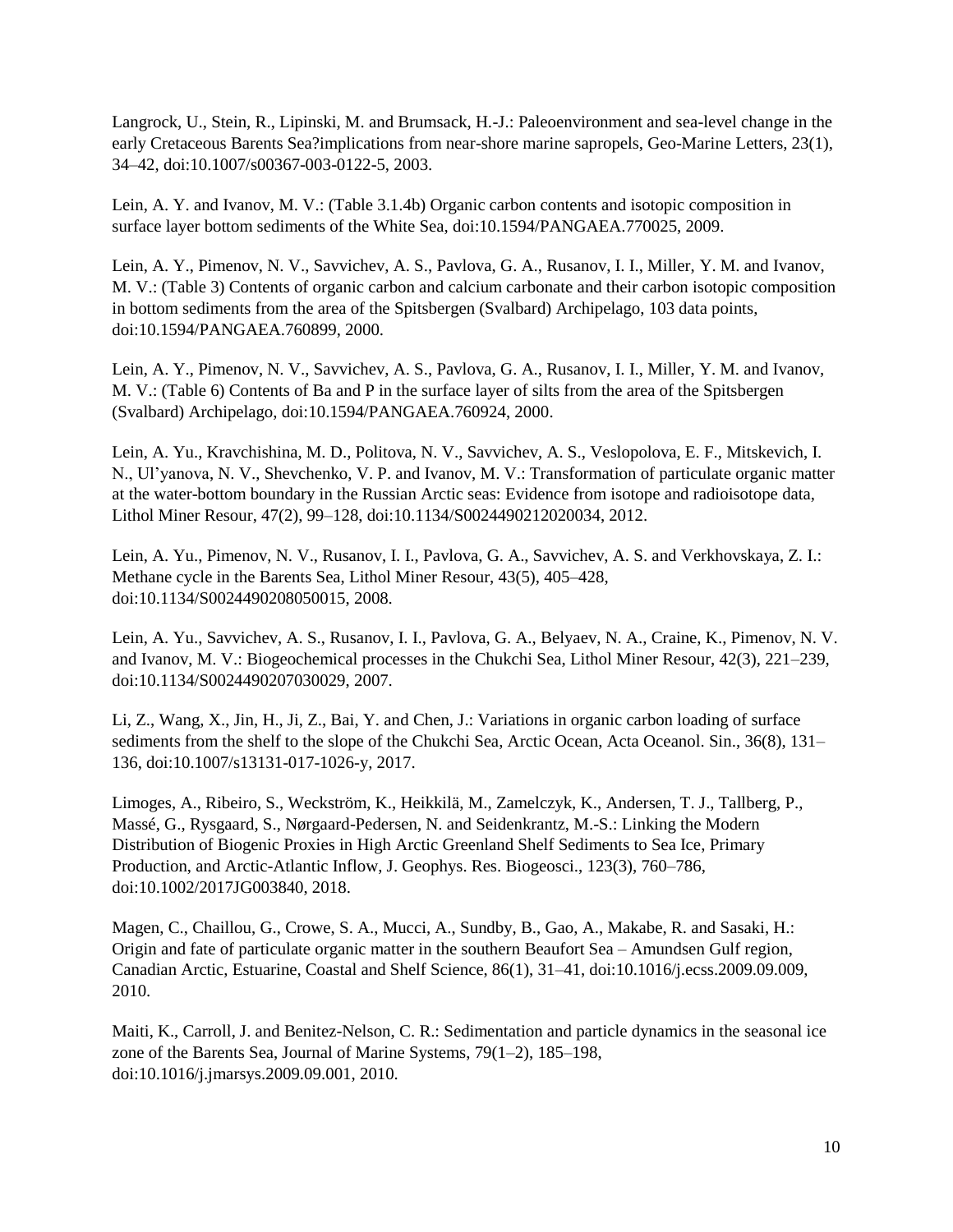Mardanian, I. and Kodina, L. A.: Organic carbon of sediment core BP01-26/03, , doi:10.1594/PANGAEA.232264, 2005.

Martens et al., 2021. CASCADE - The Circum-Arctic Sediment CArbon DatabasE. Bolin Centre for Climate Research, Stockholm University, Sweden. doi:10.17043/cascade, 2021.

Martens, J., Wild, B., Muschitiello, F., O'Regan, M., Jakobsson, M., Semiletov, I., Dudarev, O. V. and Gustafsson, Ö.: Remobilization of dormant carbon from Siberian-Arctic permafrost during three past warming events, Sci. Adv., 6(42), eabb6546, doi:10.1126/sciadv.abb6546, 2020.

Martens, J., Wild, B., Pearce, C., Tesi, T., Andersson, A., Bröder, L., O'Regan, M., Jakobsson, M., Sköld, M., Gemery, L., Cronin, T. M., Semiletov, I., Dudarev, O. V. and Gustafsson, Ö.: Remobilization of old permafrost carbon to Chukchi Sea sediments during the end of the last deglaciation, Global Biogeochem. Cycles, 2018GB005969, doi:10.1029/2018GB005969, 2019.

Matthießen, J., Stepanets, O. and Stein, R.: The Kara Sea expedition of RV "Akademik Boris Petrov" 1997: first results of a joint Russian-German pilot study, Alfred Wegener Institute for Polar and Marine Research, Bremerhaven. [online] Available from: https://epic.awi.de/id/eprint/26480/, 1999.

Mueller-Lupp, T., Bauch, H. A., Erlenkeuser, H., Hefter, J., Kassens, H. and Thiede, J.: Changes in the deposition of terrestrial organic matter on the Laptev Sea shelf during the Holocene: evidence from stable carbon isotopes, International Journal of Earth Sciences, 89(3), 563–568, doi:10.1007/s005310000128, 2000.

Muschitiello, F., O'Regan, M., Martens, J., West, G., Gustafsson, Ö. and Jakobsson, M.: A new 30 000 year chronology for rapidly deposited sediments on the Lomonosov Ridge using bulk radiocarbon dating and probabilistic stratigraphic alignment, Geochronology, 2(1), 81–91, doi:10.5194/gchron-2-81-2020, 2020.

Naidu, A. S., Cooper, L. W., Finney, B. P., Macdonald, R. W., Alexander, C. and Semiletov, I. P.: Organic carbon isotope ratios (δ 13 C) of Arctic Amerasian Continental shelf sediments, International Journal of Earth Sciences, 89(3), 522–532, doi:10.1007/s005310000121, 2000.

Naidu, A. S., Scalan, R. S., Feder, H. M., Goering, J. J., Hameedi, M. J., Parker, P. L., Behrens, E. W., Caughey, M. E. and Jewett, S. C.: Stable organic carbon isotopes in sediments of the north Bering-south Chukchi seas, Alaskan-Soviet Arctic Shelf, Continental Shelf Research, 13(5–6), 669–691, doi:10.1016/0278-4343(93)90099-J, 1993.

Nemirovskaya, I. A.: Hydrocarbons in the water, particulate matter, seston, and bottom sediments of the White Sea in the late summer, Water Resour, 36(1), 64–75, doi:10.1134/S0097807809010060, 2009.

Nemirovskaya, I. A.: The concentration and composition of hydrocarbons in water, particulate matter, and bottom sediments of the Kara Sea, Oceanology, 50(5), 716–728, doi:10.1134/S0001437010050097, 2010.

Novikov, G. V.: Chemical composition of Barents Sea sediments from the core ASV14-1183-G, doi:10.1594/PANGAEA.127231, 2003.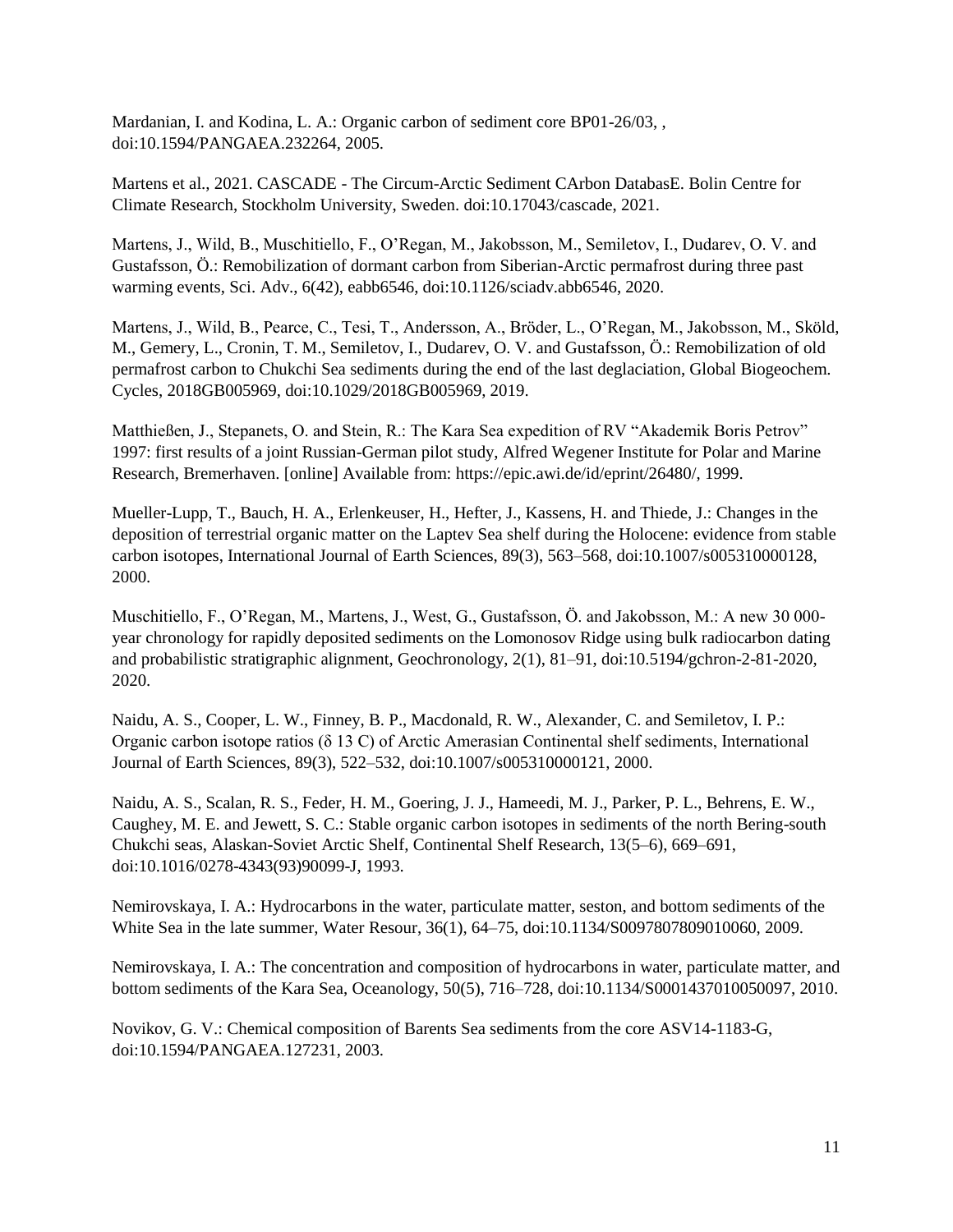Novikov, G. V.: Chemical composition of Barents Sea sediments from the core ASV14-1183-GC, 391 data points, doi:10.1594/PANGAEA.127232, 2003.

Novikov, G. V.: Chemical composition of Barents Sea sediments from the core ASV14-1190-G, doi:10.1594/PANGAEA.127233, 2003.

Novikov, G. V.: Chemical composition of Barents Sea sediments from the core ASV14-1190-GC, 465 data points, doi:10.1594/PANGAEA.127234, 2003.

Nürnberg, D., Wollenburg, I., Dethleff, D., Eicken, H., Kassens, H., Letzig, T., Reimnitz, E. and Thiede, J.: Sediments in Arctic sea ice: Implications for entrainment, transport and release, Marine Geology, 119(3–4), 185–214, doi:10.1016/0025-3227(94)90181-3, 1994.

Pagels, U.: Sedimentologische Untersuchungen und Bestimmung der Karbonatlösung in Spätquartären Sedimenten des östlichen Arktischen Ozeans, doi:10.1594/PANGAEA.56564, 2000.

Pathirana, I., Knies, J., Felix, M. and Mann, U.: Towards an improved organic carbon budget for the western Barents Sea shelf, Clim. Past, 10(2), 569–587, doi:10.5194/cp-10-569-2014, 2014.

Pavlidis, Y. A.: Chemical composition of 169 sediment profiles from the Arctic seas, 169 datasets, doi:10.1594/PANGAEA.728934, 2003.

Pavlidis, Y. A.: Opal, total organic carbon and calcium carbonate concentration of sediment core PSh12- 1267, 15 data points, doi:10.1594/PANGAEA.121901, 2003.

Pavlidis, Y. A.: Opal, total organic carbon and calcium carbonate concentration of sediment core PSh12- 1275, 16 data points, doi:10.1594/PANGAEA.121902, 2003.

Pavlidis, Y. A.: Opal, total organic carbon and calcium carbonate concentration of sediment core PSh12- 1276, 19 data points, doi:10.1594/PANGAEA.121903, 2003.

Pavlidis, Y. A.: Opal, total organic carbon and calcium carbonate concentration of sediment core PSh12- 1277, 10 data points, doi:10.1594/PANGAEA.121904, 2003.

Pavlidis, Y. A.: Opal, total organic carbon and calcium carbonate concentration of sediment core PSh12- 1280, 14 data points, doi:10.1594/PANGAEA.121905, 2003.

Pavlidis, Y. A.: Opal, total organic carbon and calcium carbonate concentration of sediment core PSh12- 1324, 33 data points, doi:10.1594/PANGAEA.121906, 2003.

Pavlidis, Y. A.: Opal, total organic carbon and calcium carbonate concentration of surface sediments, doi:10.1594/PANGAEA.53553, 1998.

Pchelina, T. M. and Komarnitsky, V. M.: Chemical characteristics of bitumen from sedimentary rocks of VNIIO-1984-80 Hole drilled in the Barents Sea, 591 data points, doi:10.1594/PANGAEA.626692, 2007.

Pchelina, T. M., Bro, E. G., Basov, V. A. and Komarnitsky, V. M.: Processing results from drill hole VNIIO-1983-81, Severo-Kildinskaya Area (Report 5801, Leningrad), 12 datasets, doi:10.1594/PANGAEA.690548, 1984.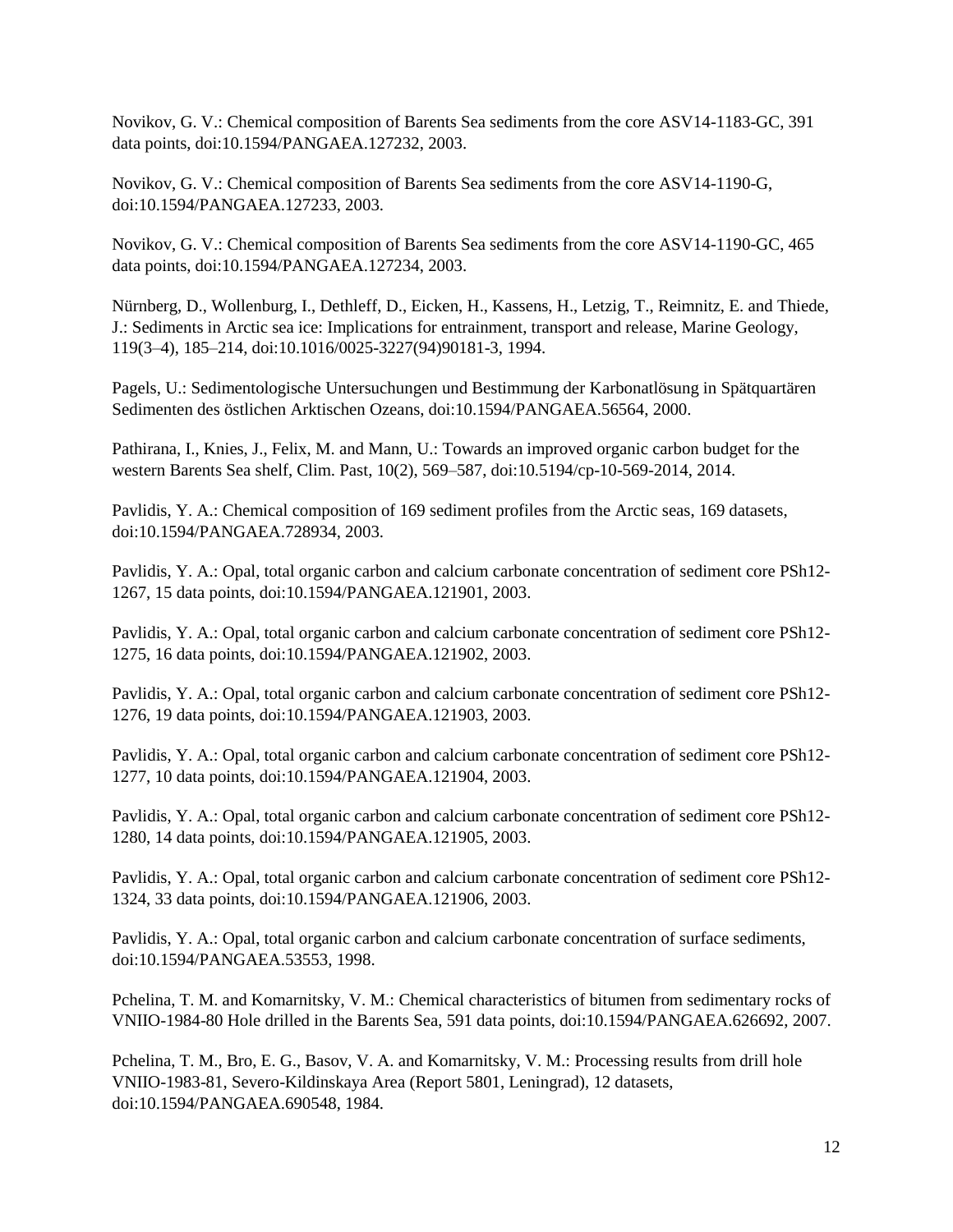Peresypkin, V. I., Lukashin, V. N., Isaeva, A. B. and Prego, R.: (Table 4) Content and composition of lignin and its derivates in the surface layer of bottom sediments from the Kandalaksha Bay, doi:10.1594/PANGAEA.762652, 2004.

Petrova, V. I.: Carbon and CaCO3 contents in bottom sediments from the Kara Sea, PANGAEA., doi:10.1594/PANGAEA.183582, 1999. https://doi.org/10.1594/PANGAEA.183582

Pieńkowski, A. J., Gill, N. K., Furze, M. F., Mugo, S. M., Marret, F. and Perreaux, A.: Arctic sea-ice proxies: Comparisons between biogeochemical and micropalaeontological reconstructions in a sediment archive from Arctic Canada, The Holocene, 27(5), 665–682, doi:10.1177/0959683616670466, 2017.

Radosavljevic, B., Lantuit, H., Plessen, B. and Knoblauch, C.: Granulometry and bulk geochemistry of nearshore sediments, Herschel Island, Yukon Territory, Canada, doi:10.1594/PANGAEA.859116, 2016.

Riedel, T.: Total organic carbon of sediment core PG2303-1, [online] Available from: https://doi.pangaea.de/10.1594/PANGAEA.875615, doi:10.1594/PANGAEA.875615, (Accessed 8 April 2020), 2017.

Ronkina, Z. Z., Basov, V. A. and Bro, E. G.: Processing results from drill hole 21, Murmanskaya Area (Report 5634, Leningrad), 4 datasets, doi:10.1594/PANGAEA.690495, 1983.

Ronkina, Z. Z.: Contents of some components of organic matter in sedimentary rocks from Hole VNIIO-1984-22 drilled in the Barents Sea, , 331 data points, doi:10.1594/PANGAEA.678506, 2008.

Salvadó, J. A., Bröder, L., Andersson, A., Semiletov, I. P. and Gustafsson, Ö.: Release of Black Carbon From Thawing Permafrost Estimated by Sequestration Fluxes in the East Siberian Arctic Shelf Recipient: Release of BC From Thawing Permafrost, Global Biogeochem. Cycles, 31(10), 1501–1515, doi:10.1002/2017GB005693, 2017.

Salvadó, J. A., Tesi, T., Sundbom, M., Karlsson, E., Kruså, M., Semiletov, I. P., Panova, E. and Gustafsson, Ö.: Contrasting composition of terrigenous organic matter in the dissolved, particulate and sedimentary organic carbon pools on the outer East Siberian Arctic Shelf, Biogeosciences, 13(22), 6121– 6138, doi:10.5194/bg-13-6121-2016, 2016.

Savinov, V. M., Petrova, V. I., Boitsov, S. and Plotitsyna, N.: Polyaromatic hydrocarbons in sediments from the Barents and White Seas, doi:10.1594/PANGAEA.848575, 2015.

Schreiner, K. M., Bianchi, T. S., Eglinton, T. I., Allison, M. A. and Hanna, A. J. M.: Sources of terrigenous inputs to surface sediments of the Colville River Delta and Simpson's Lagoon, Beaufort Sea, Alaska: INPUTS TO THE COLVILLE RIVER DELTA, AK, J. Geophys. Res. Biogeosci., 118(2), 808– 824, doi:10.1002/jgrg.20065, 2013.

Schubert, C. J. and Calvert, S. E.: Nitrogen and carbon isotopic composition of marine and terrestrial organic matter in Arctic Ocean sediments: Deep Sea Research Part I: Oceanographic Research Papers, 48(3), 789–810, doi:10.1016/S0967-0637(00)00069-8, 2001.

Schubert, C. J.: Organischer Kohlenstoff in spätquartären Sedimenten des Arktischen Ozeans: Terrigener Eintrag und marine Produktivität (Organic carbon in late Quaternary Arctic Ocean sediments: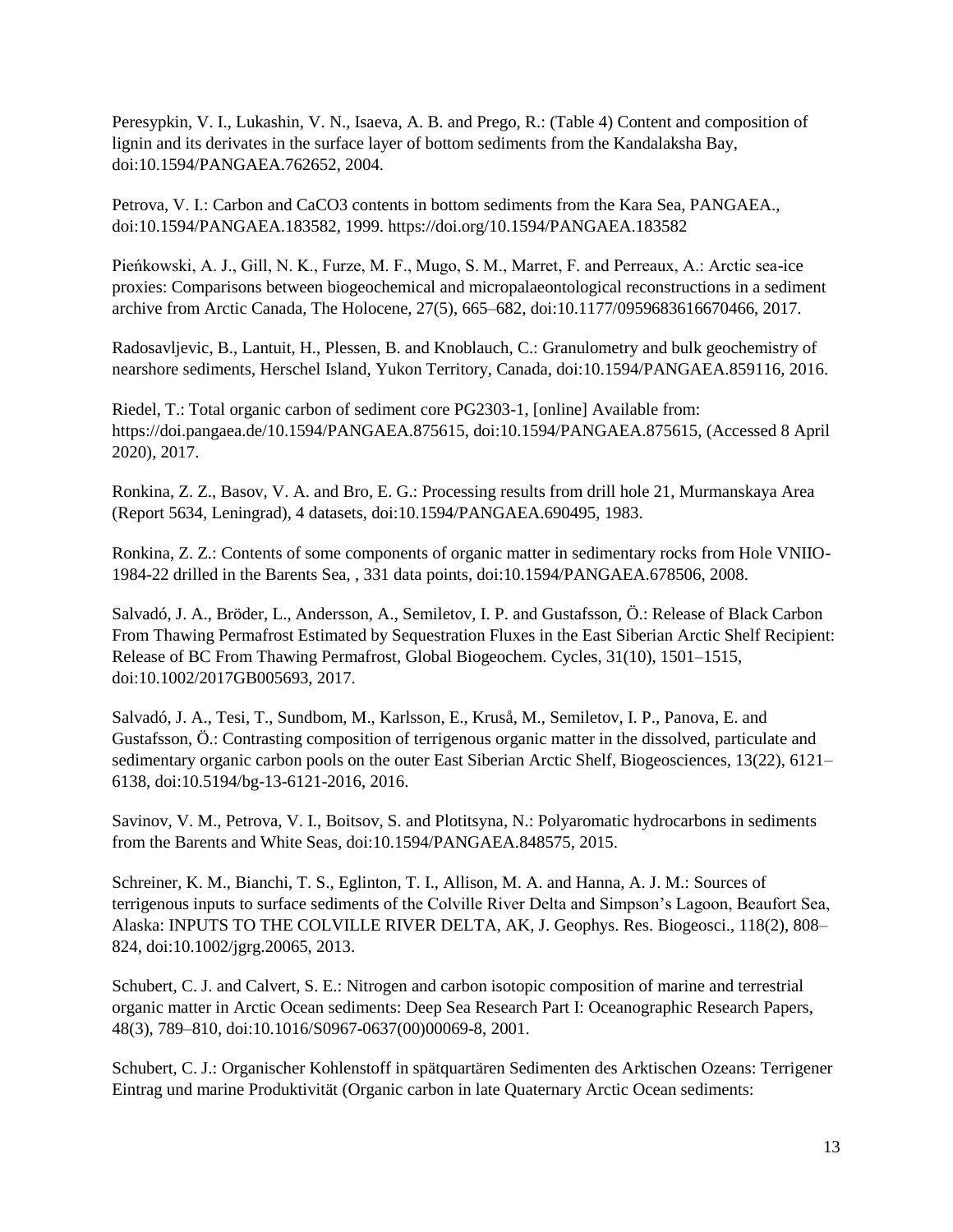Terrigenous supply and marine productivity), Alfred-Wegener-Institut für Polar- und Meeresforschung., doi:10.2312/BzP\_0177\_1995, 1995.

Schytt, V.: Ymer-80, the Swedish Arctic Expedition 1980, Journal of Geography (Chigaku Zasshi), 90(2), 93–102, doi:10.5026/jgeography.90.93, 1981.

Smith, J. N., Ellis, K. M., Naes, K., Dahle, S. and Matishov, D.: Sedimentation and mixing rates of radionuclides in Barents Sea sediments off Novaya Zemlya, Deep Sea Research Part II: Topical Studies in Oceanography, 42(6), 1471–1493, doi:10.1016/0967-0645(95)00050-X, 1995.

Sparkes, R. B., Doğrul Selver, A., Gustafsson, Ö., Semiletov, I. P., Haghipour, N., Wacker, L., Eglinton, T. I., Talbot, H. M. and van Dongen, B. E.: Macromolecular composition of terrestrial and marine organic matter insediments across the East Siberian Arctic Shelf, The Cryosphere, 10(5), 2485–2500, doi:10.5194/tc-10-2485-2016, 2016.

Spielhagen, R., Erlenkeuser, H. and Siegert, C.: History of freshwater runoff across the Laptev Sea (Arctic) during the last deglaciation, Global and Planetary Change, 48(1–3), 187–207, doi:10.1016/j.gloplacha.2004.12.013, 2005.

Stein, R. and Fahl, K.: Holocene accumulation of organic carbon at the Laptev Sea continental margin (Arctic Ocean): sources, pathways, and sinks, Geo-Marine Letters, 20(1), 27–36, doi:10.1007/s003670000028, 2000.

Stein, R. and Fahl, K.: The Kara Sea: Distribution, sources, variability and burial of organic carbon, in The Organic Carbon Cycle in the Arctic Ocean, edited by R. Stein and R. W. MacDonald, pp. 213–237, Springer Berlin Heidelberg, Berlin, Heidelberg., doi:10.1007/978-3-642-18912-8\_7, 2004.

Stein, R., Boucsein, B. and Meyer, H.: Anoxia and high primary production in the Paleogene central Arctic Ocean: First detailed records from Lomonosov Ridge: ANOXIA AND HIGH PRIMARY PRODUCTION, Geophys. Res. Lett., 33(18), doi:10.1029/2006GL026776, 2006.

Stein, R., Boucsein, B., Fahl, K., Garcia de Oteyza, T., Knies, J. and Niessen, F.: Accumulation of particulate organic carbon at the Eurasian continental margin during late Quaternary times: controlling mechanisms and paleoenvironmental significance, Global and Planetary Change, 31(1–4), 87–104, doi:10.1016/S0921-8181(01)00114-X, 2001.

Stein, R., Fahl, K., Gierz, P., Niessen, F. and Lohmann, G.: Arctic Ocean sea ice cover during the penultimate glacial and the last interglacial, Nat Commun, 8(1), 373, doi:10.1038/s41467-017-00552-1, 2017.

Stein, R., Fahl, K., Ivanov, G. I., Levitan, M. A. and Tarasov, G.: Modern and Late Quaternary Depositional Environment of the St. Anna Trough Area, Northern Kara Sea, Reports on Polar Research, Alfred Wegener Institute for Polar and Marine Research, Bremerhaven, 342 [online] Available from: https://epic.awi.de/id/eprint/3032/, doi:10013/epic.10345.d001, 1999.

Stein, R., Fahl, K., Niessen, F. and Siebold, M.: Late Quaternary Organic Carbon and Biomarker Records from the Laptev Sea Continental Margin (Arctic Ocean): Implications for Organic Carbon Flux and Composition, in Land-Ocean Systems in the Siberian Arctic, edited by H. Kassens, H. A. Bauch, I. A.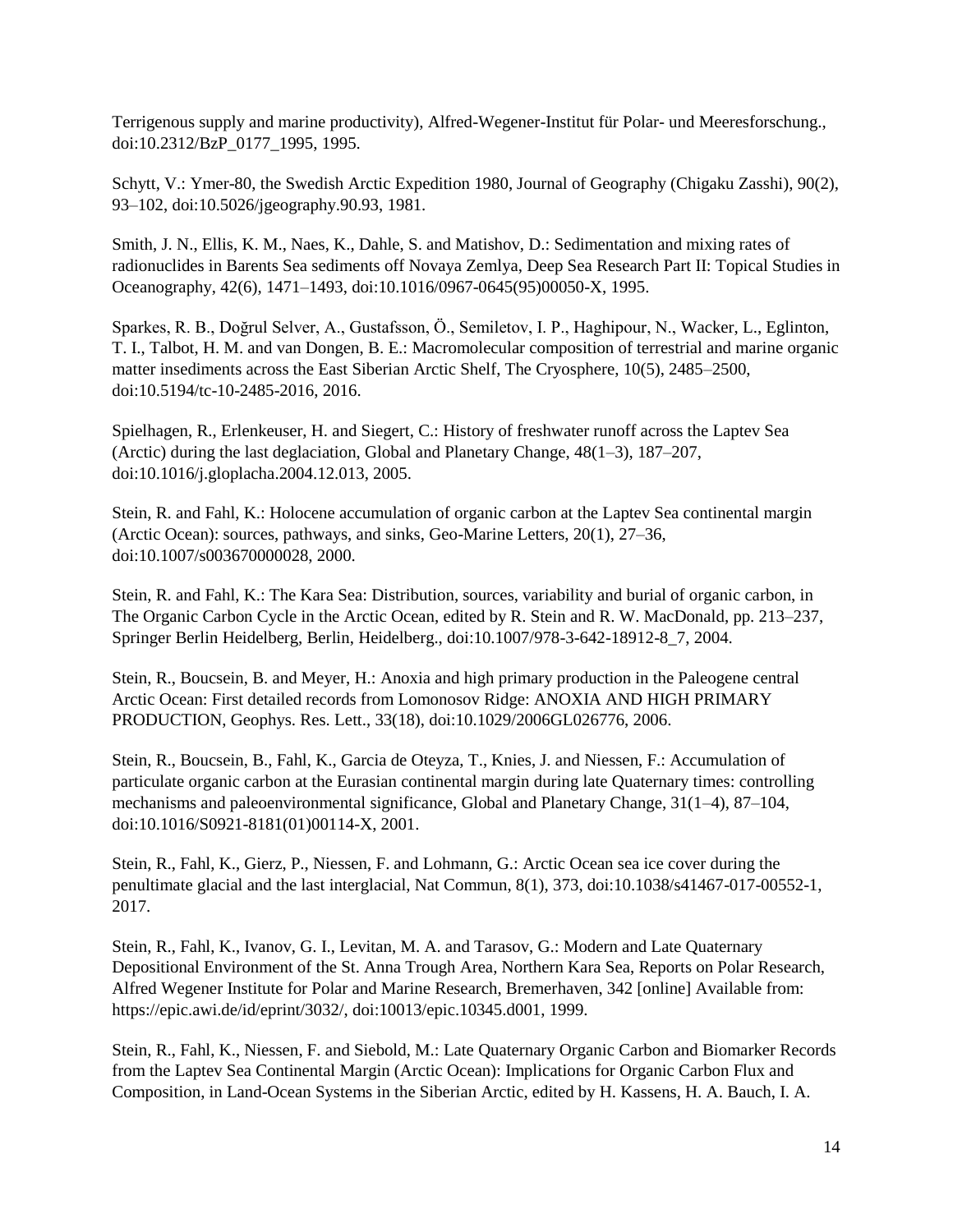Dmitrenko, H. Eicken, H.-W. Hubberten, M. Melles, J. Thiede, and L. A. Timokhov, pp. 635–655, Springer Berlin Heidelberg, Berlin, Heidelberg., doi:10.1007/978-3-642-60134-7\_48, 1999.

Stein, R., Fahl, K., Schade, I., Manerung, A., Wassmuth, S., Niessen, F. and Nam, S.-I.: Holocene variability in sea ice cover, primary production, and Pacific-Water inflow and climate change in the Chukchi and East Siberian Seas (Arctic Ocean): HOLOCENE SEA ICE CHANGES IN THE CHUKCHI AND EAST SIBERIAN SEAS, J. Quaternary Sci., 32(3), 362–379, doi:10.1002/jqs.2929, 2017.

Stein, R., Grobe, H. and Wahsner, M.: Organic carbon, carbonate, and clay mineral distributions in eastern central Arctic Ocean surface sediments, Marine Geology, 119(3–4), 269–285, doi:10.1016/0025- 3227(94)90185-6, 1994.

Stein, R., Ivanov, G. I., Levitan, M. A. and Fahl, K.: Surface-sediment composition and sedimentary processes in the central Arctic Ocean and along the Eurasian Continental Margin, Alfred-Wegener-Institut für Polar- und Meeresforschung, doi:10.2312/BZP\_0212\_1996, 1996.

Stein, R., Macdonald, R. W., Naidu, A. S., Yunker, M. B., Gobeil, C., Cooper, L. W., Grebmeier, J. M., Whitledge, T. E., Hameedi, M. J., Petrova, V. I., Batova, G. I., Zinchenko, A. G., Kursheva, A. V., Narkevskiy, E. V., Fahl, K., Vetrov, A., Romankevich, E. A., Birgel, D., Schubert, C., Harvey, H. R. and Weiel, D.: Organic Carbon in Arctic Ocean Sediments: Sources, Variability, Burial, and Paleoenvironmental Significance, in The Organic Carbon Cycle in the Arctic Ocean, edited by R. Stein and R. W. MacDonald, pp. 169–314, Springer Berlin Heidelberg, Berlin, Heidelberg., doi:10.1007/978-3- 642-18912-8\_7, 2004.

Stein, R., Schubert, C., Vogt, C. and Fütterer, D.: Stable isotope stratigraphy, sedimentation rates, and salinity changes in the Latest Pleistocene to Holocene eastern central Arctic Ocean, Marine Geology, 119(3–4), 333–355, doi:10.1016/0025-3227(94)90189-9, 1994.

Stein, R.: Upper Cretaceous/lower Tertiary black shales near the North Pole: Organic-carbon origin and source-rock potential, Marine and Petroleum Geology, 24(2), 67–73, doi:10.1016/j.marpetgeo.2006.10.002, 2007.

Strekopytov, S. V.: Chemical composition of Barents Sea sediments at station ASV11-1006-1, 47 data points, doi:10.1594/PANGAEA.122893, 2003.

Strekopytov, S. V.: Chemical composition of Barents Sea sediments at station ASV11-1006-2, 165 data points, doi:10.1594/PANGAEA.122894, 2003.

Strekopytov, S. V.: Chemical composition of Barents Sea sediments at station ASV11-858-1, 32 data points, doi:10.1594/PANGAEA.122903, 2003.

Strekopytov, S. V.: Chemical composition of Barents Sea sediments at station ASV11-880-1, 59 data points, doi:10.1594/PANGAEA.122908, 2003.

Strekopytov, S. V.: Chemical composition of Barents Sea sediments at station ASV11-880-2, 32 data points, doi:10.1594/PANGAEA.122909, 2003.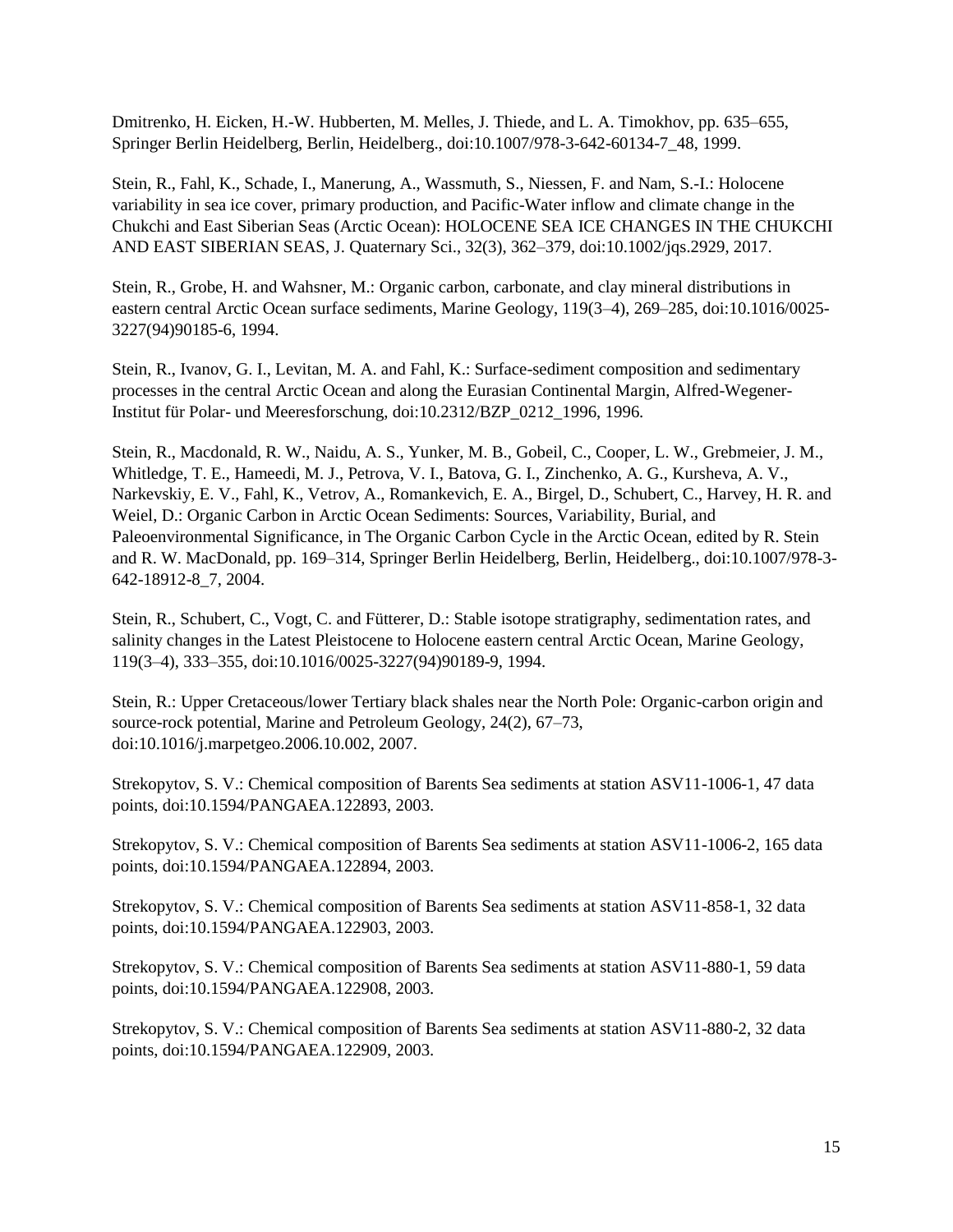Strekopytov, S. V.: Chemical composition of Barents Sea sediments at station ASV11-883-1, 60 data points, doi:10.1594/PANGAEA.122911, 2003.

Strekopytov, S. V.: Chemical composition of Barents Sea sediments at station ASV11-883-2, 77 data points, doi:10.1594/PANGAEA.122912, 2003.

Tesi, T., Muschitiello, F., Smittenberg, R. H., Jakobsson, M., Vonk, J. E., Hill, P., Andersson, A., Kirchner, N., Noormets, R., Dudarev, O., Semiletov, I. and Gustafsson, Ö.: Massive remobilization of permafrost carbon during post-glacial warming, Nat Commun, 7(1), 13653, doi:10.1038/ncomms13653, 2016.

Tesi, T., Semiletov, I., Dudarev, O., Andersson, A. and Gustafsson, Ö.: Matrix association effects on hydrodynamic sorting and degradation of terrestrial organic matter during cross-shelf transport in the Laptev and East Siberian shelf seas: Sorting and Degradation of TerrOC, J. Geophys. Res. Biogeosci., 121(3), 731–752, doi:10.1002/2015JG003067, 2016.

Tolosa, I., Fiorini, S., Gasser, B., Martín, J. and Miquel, J. C.: Carbon sources in suspended particles and surface sediments from the Beaufort Sea revealed by molecular lipid biomarkers and compound-specific isotope analysis, Biogeosciences, 10(3), 2061–2087, doi:10.5194/bg-10-2061-2013, 2013.

van Dongen, B. E., Semiletov, I., Weijers, J. W. H. and Gustafsson, Ö.: Contrasting lipid biomarker composition of terrestrial organic matter exported from across the Eurasian Arctic by the five great Russian Arctic rivers: OM COMPOSITION FROM ARCTIC RIVERS, Global Biogeochem. Cycles, 22(1), n/a-n/a, doi:10.1029/2007GB002974, 2008.

Vanshtein, B. G.: Total organic carbon and calcium carbonate contents in Barents Sea bottom sediments, Core PL-96-101 sampled from R/V Professor Logachev in 1996, doi:10.1594/PANGAEA.615766, 2007.

Vetrov, A. A. and Romankevich, E. A.: Carbon Cycle in the Russian Arctic Seas, Springer Berlin Heidelberg, Berlin, Heidelberg, doi:10.1007/978-3-662-06208-1, 2004.

Vetrov, A. A., Semiletov, I. P., Dudarev, O. V., Peresypkin, V. I. and Charkin, A. N.: Composition and genesis of the organic matter in the bottom sediments of the East Siberian Sea, Geochem. Int., 46(2), 156– 167, doi:10.1134/S0016702908020055, 2008.

Vetrov, A. A.: Carbon analysis of sediment core ASV13\_1115-GC from the Southern Barents Sea, 38 data points, doi:10.1594/PANGAEA.438805, 2006.

Vetrov, A. A.: Carbon analysis of sediment core ASV13\_1118-GC from the Southern Barents Sea, 26 data points, doi:10.1594/PANGAEA.438806, 2006.

Vetrov, A. A.: Carbon analysis of sediment core ASV13\_1126-GC from the Southern Barents Sea, 32 data points, doi:10.1594/PANGAEA.438807, 2006.

Vetrov, A. A.: Carbon analysis of sediment core ASV13\_1127-GC from the Southern Barents Sea, 28 data points, doi:10.1594/PANGAEA.438808, 2006.

Vetrov, A. A.: Carbon analysis of sediment core ASV13\_1129-GC from the Southern Barents Sea, 18 data points, doi:10.1594/PANGAEA.438809, 2006.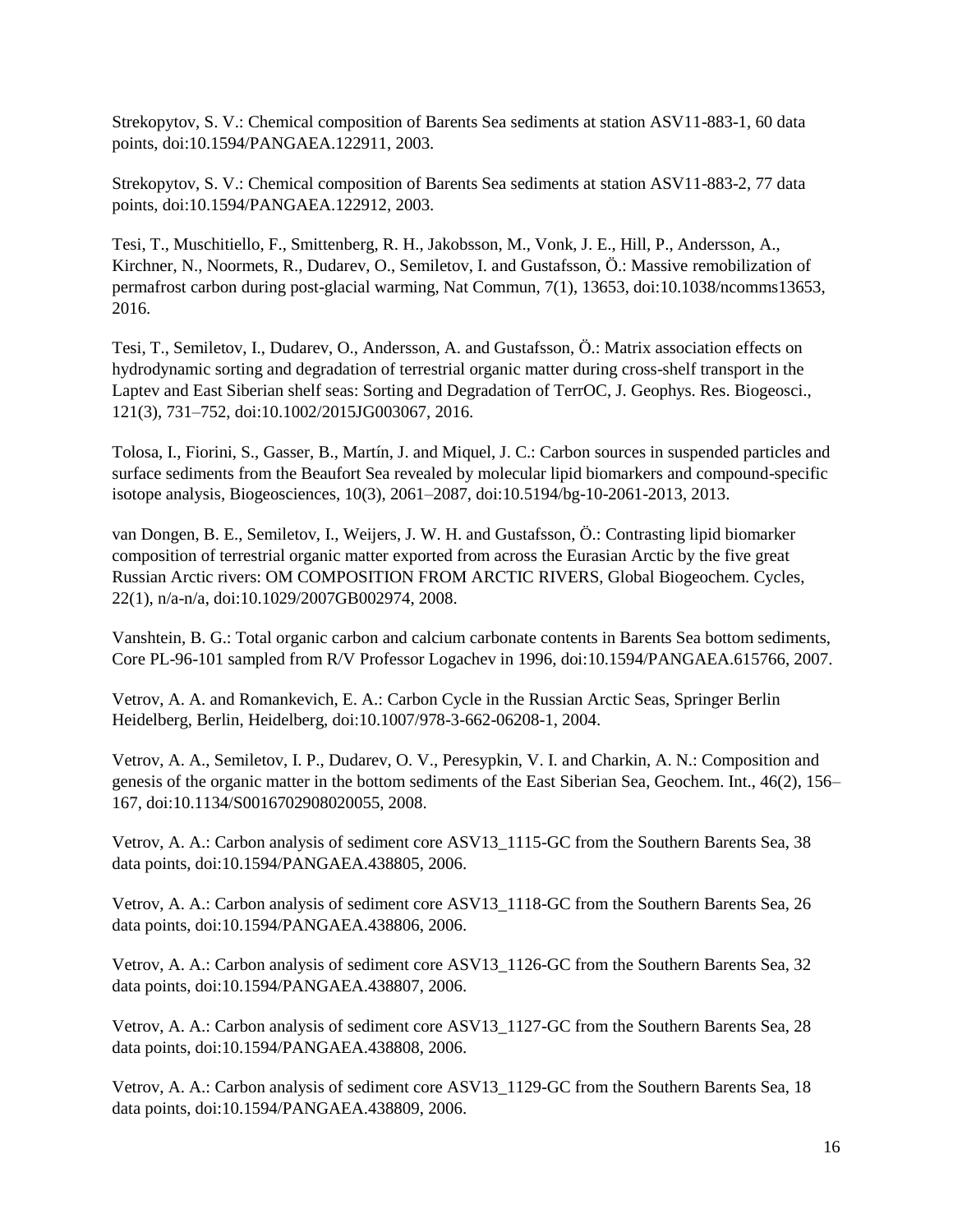Vogt, C., Knies, J., Spielhagen, R. F. and Stein, R.: Detailed mineralogical evidence for two nearly identical glacial/deglacial cycles and Atlantic water advection to the Arctic Ocean during the last 90,000 years, Global and Planetary Change, 31(1–4), 23–44, doi:10.1016/S0921-8181(01)00111-4, 2001.

Vogt, C.: Zeitliche und räumliche Verteilung von Mineralvergesellschaftungen in spätquartären Sedimenten des Arktische Ozeans und ihre Nützlichkeit als Klimaindikatoren während der Glazial/Interglazial-Wechsel (Regional and temporal variations of mineral assemblages in Arctic Ocean sediments as climate indicator during glacial/interglacial changes), Alfred-Wegener-Institut für Polar- und Meeresforschung., 1997.

Vogt, C.: Zeitliche und räumliche Verteilung von Mineralvergesellschaftungen in spätquartären Sedimenten des Arktische Ozeans und ihre Nützlichkeit als Klimaindikatoren während der Glazial/Interglazial-Wechsel (Regional and temporal variations of mineral assemblages in Arctic Ocean sediments as climate indicator during glacial/interglacial changes), Alfred-Wegener-Institut für Polar- und Meeresforschung., doi:10.2312/BzP\_0251\_1997, 1997.

Vonk, J. E., Sánchez-García, L., Semiletov, I., Dudarev, O., Eglinton, T., Andersson, A. and Gustafsson, Ö.: Molecular and radiocarbon constraints on sources and degradation of terrestrial organic carbon along the Kolyma paleoriver transect, East Siberian Sea, Biogeosciences, 7(10), 3153–3166, doi:10.5194/bg-7- 3153-2010, 2010.

Vonk, J. E., Sánchez-García, L., van Dongen, B. E., Alling, V., Kosmach, D., Charkin, A., Semiletov, I. P., Dudarev, O. V., Shakhova, N., Roos, P., Eglinton, T. I., Andersson, A. and Gustafsson, Ö.: Activation of old carbon by erosion of coastal and subsea permafrost in Arctic Siberia, Nature, 489(7414), 137–140, doi:10.1038/nature11392, 2012.

Vonk, J. E., Semiletov, I. P., Dudarev, O. V., Eglinton, T. I., Andersson, A., Shakhova, N., Charkin, A., Heim, B. and Gustafsson, Ö.: Preferential burial of permafrost-derived organic carbon in Siberian-Arctic shelf waters, J. Geophys. Res. Oceans, 119(12), 8410–8421, doi:10.1002/2014JC010261, 2014.

Wennström, R.: Distribution and sources of terrestrial organic carbon in surface sediments on the East Siberian Arctic Shelf, Master thesis, Stockholm University, Stockholm, Sweden, 10 June, 2018.

Wild, B., Shakhova, N., Dudarev, O., Ruban, A., Kosmach, D., Tumskoy, V., Tesi, T., Joß, H., Alexanderson, H., Jakobsson, M., Mazurov, A., Semiletov, I., and Gustafsson, Ö.: Organic matter across subsea permafrost thaw horizons on the East Siberian Arctic Shelf, The Cryosphere Discuss., https://doi.org/10.5194/tc-2018-229, doi:10.5194/tc-2018-229, 2018.

Winkelmann, D. and Knies, J.: Recent distribution and accumulation of organic carbon on the continental margin west off Spitsbergen: CARBON OFF SPITSBERGEN, Geochem. Geophys. Geosyst., 6(9), n/an/a, doi:10.1029/2005GC000916, 2005.

Wollenburg, J. E. and Kuhnt, W.: The response of benthic foraminifers to carbon flux and primary production in the Arctic Ocean, Marine Micropaleontology, 40(3), 189–231, doi:10.1016/S0377- 8398(00)00039-6, 2000.